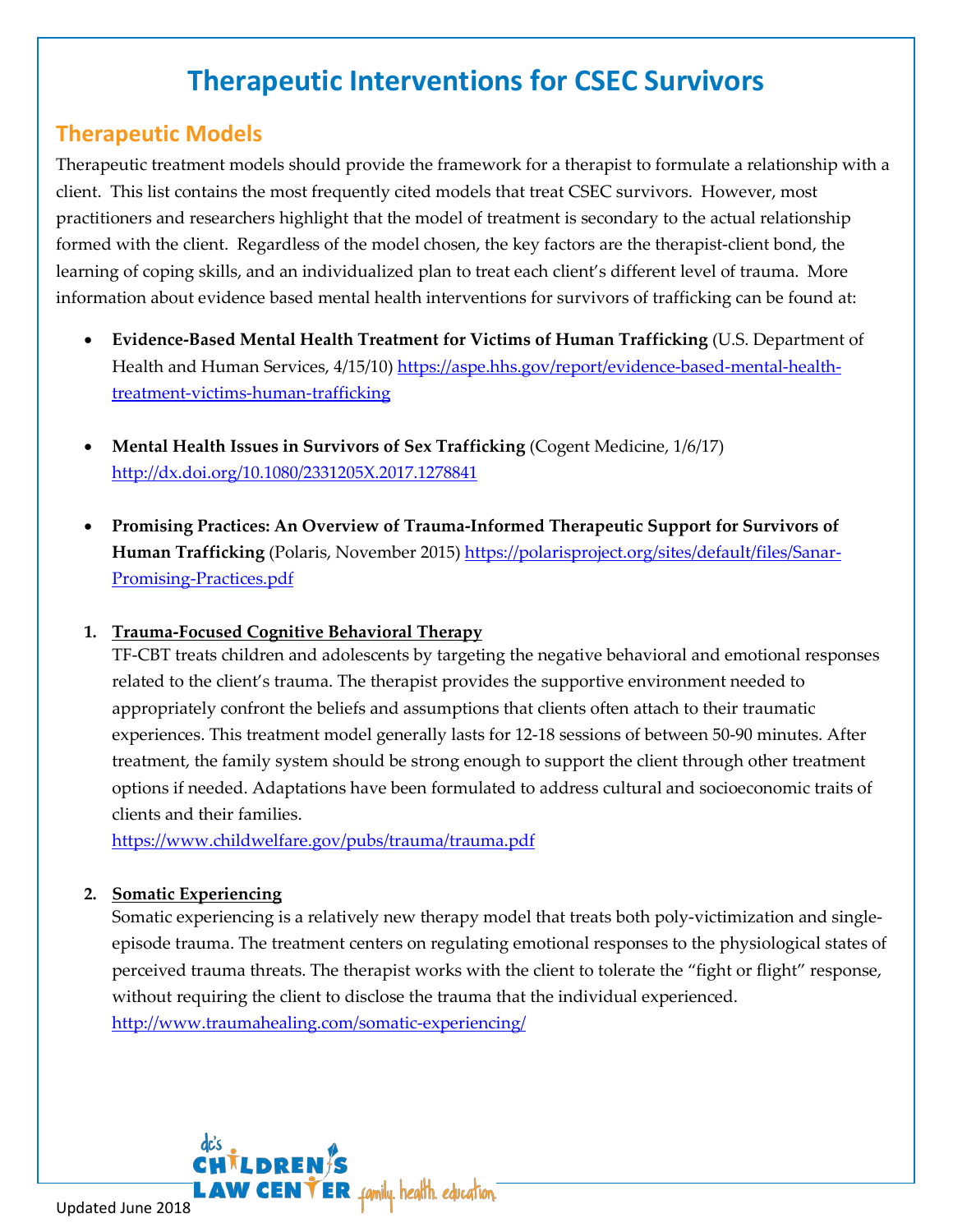#### **3. Eye Movement Desensitization and Reprocessing (EMDR)**

EDMR is an eight-phase treatment module that focuses on decreasing negative thoughts associated with a traumatic event(s). The client must be adequately equipped with coping skills and emotional regulation tools to be moved into the appropriate phase for treatment. The therapist mixes eye movement tracking and other tactile stimulation methods with cognitive re-framing of situations. <http://www.emdr.com/index.php>

#### **4. Play Therapy**

Whether in the form of art therapy, music therapy, or sand therapy, play therapy often works with the client's level of understanding to formulate the appropriate framework for therapy. Because children often do not have the cognitive abilities to understand their trauma, this method of therapy allows them to fully process the experience in a way that they understand. Play therapy time differs and can be directive or non-directive. However, models have been formulated to include other family members when the client is ready, which can help CSEC victims reconnect with a healthy support system. <http://www.a4pt.org/>

#### **5. Stress Inoculation Therapy**

Similar to Somatic Experiencing, this modality focuses on reducing the anxiety-related responses of the client. However, this three-phase therapy model focuses less on the biology and more on the acquisition and practice of coping skills. This process takes typically 8-15 sessions over a 3-12 month period of time, including follow-up and extra sessions. However, little research has been done on how well this therapy treats children and adolescents.

[https://www.div12.org/psychological-treatments/treatments/stress-inoculation-training-for-post](https://www.div12.org/psychological-treatments/treatments/stress-inoculation-training-for-post-traumatic-stress-disorder/)[traumatic-stress-disorder/](https://www.div12.org/psychological-treatments/treatments/stress-inoculation-training-for-post-traumatic-stress-disorder/)

## **Best Practices when Working with CSEC Survivors**

- 1. Ensure physical safety first
- 2. Use a trauma-informed model that centers on the client to help address the trauma responses and the trauma bond with the trafficker.
- 3. Understand trafficking basics: language, rules of "the life," possible situations that victims and survivors face
- 4. Establish a consistent, strong relationship between the therapist and the client.
- 5. Prepare the treatment team for a possible return to the trafficker. Have a prepared plan for letting the client know that he or she is still loved unconditionally.
- 6. Practice emotional regulation and coping skills.
- 7. Use alternative therapy methods: art therapy, music therapy, simple physical activity, yoga.
- 8. Restore the client's dignity using empowerment messages in treatment.
- 9. Incorporate Substance Use Disorder treatment.
- 10. Bring in any parents or existing family members to train and to provide a form of support.
- 11. Realize that the needs of trafficking survivors often cross multiple systems of care.
- 12. Put the client in contact with other survivors, if possible, to build a support system \*\*\*MOST IMPORTANT: Take a non-judgmental approach with clients\*\*\*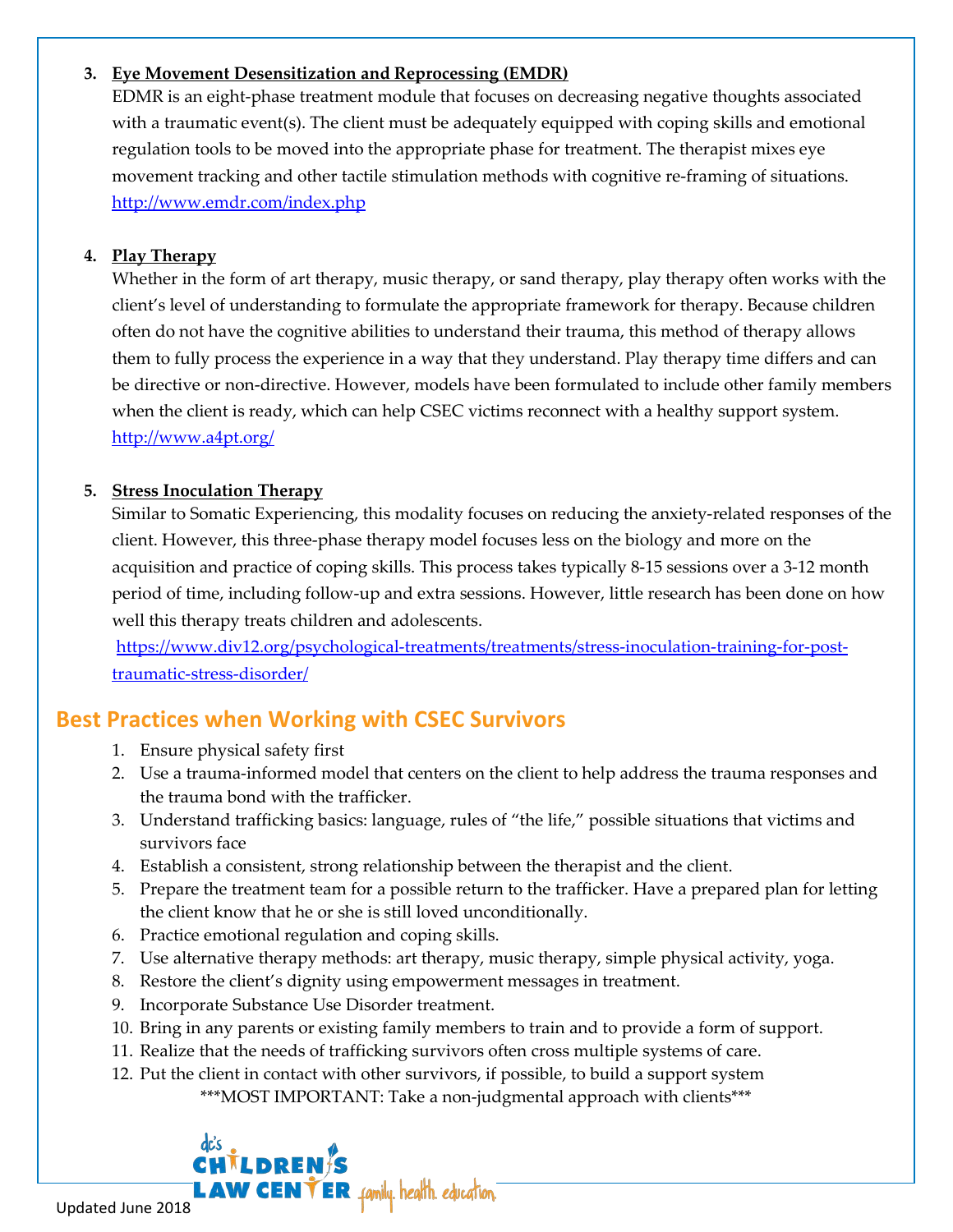## **Mental Health Services**

### **Ayuda**

DC Office: 6925 B Willow Street, NW Washington, DC 20012 Phone: (202) 387-4848

#### VA Office:

2755 Hartland Road, Suite 100 Falls Church, VA 22043 Phone: (703) 444-7009 Website: [http://ayuda.com](http://ayuda.com/)

#### Overview of Services:

- Services for Immigrants
- Programs for immigrant adult and youth survivors of human trafficking
- Case Management:
	- **EXTERGHTM** Assistance with emergency and transitional housing
	- Access to food and clothing
	- Mental/medical health referrals
- Domestic Violence/Sexual assault:
	- **Provides crisis intervention: Legal and Social Services**
	- Referrals for counseling

### **Community of Hope Marie Reed Health Center**

2250 Champlain Street, NW Washington, DC 20009 Telephone: (202) 232-9022 Website: <https://www.communityofhopedc.org/healthcare/marie-reed-health-center>

- Screening
- Short term counseling
- Pre and postnatal emotional support
- Access to medication
- Smoking cessation counseling

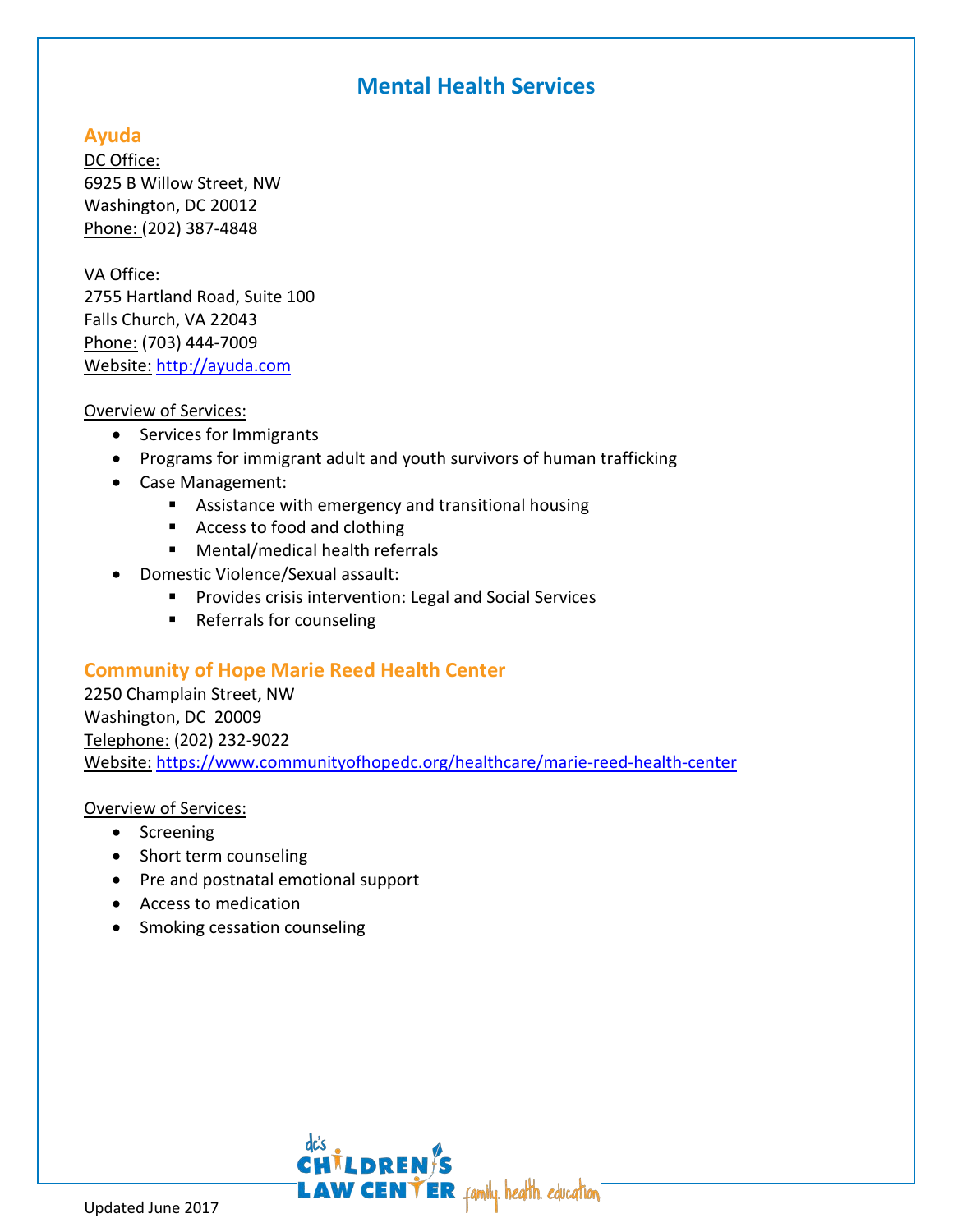#### **Courtney's House**

P.O. Box 48626 Washington, D.C. 20002 24 Hour Hotline: 1 (888) 261-3665 Telephone: (202) 525-1426 Email: info@courtneyshouse.org Website: [www.courtneyshouse.org](http://www.courtneyshouse.org/) Overview of Services:

- All services are free
- Serves male, female, and transgendered youth ages 11-21
- Group therapy and support groups:
	- **Survivor support groups**
	- Multimodal therapy dependent on needs of the clients
- Referrals for individual therapy
- Education and life skills taught through therapeutic activities:
	- Yoga
	- **Music**
- Services for parents:
	- **Parent case management**
	- Parent support groups
- Mentor and Tutoring services
- Drop-in Residential Center:
	- **Free food, clothing, transportation, etc.**

### **D.C. Rape Crisis Center**

1625 K St. NW, Suite 700 Washington, DC 20006 Telephone: (202) 232-0789 Hotline: (202) 333-RAPE Website: [www.dcrcc.org](http://www.dcrcc.org/)

- Provides services for adults ages 18 and over:
	- **Somatic Experiencing Therapy (SE)**
	- **Trauma Focused Cognitive Behavioral Therapy (TF-CBT)**
	- Skilled therapists trained to work with complex trauma
	- Refers children to Safe Shores for mental health assessments
- Group Therapy:
	- Rape Survivors Group
	- **Women of Color Survivors Group**
	- **Male Survivors Support Group**
	- **LGBTQ Survivors Group**
	- **Healing from Trauma Group**
	- **EXECLE** Clean and Sober Support Group
	- **Movement Group (Yoga, dance, stretching, etc.)**
	- Mindfulness Group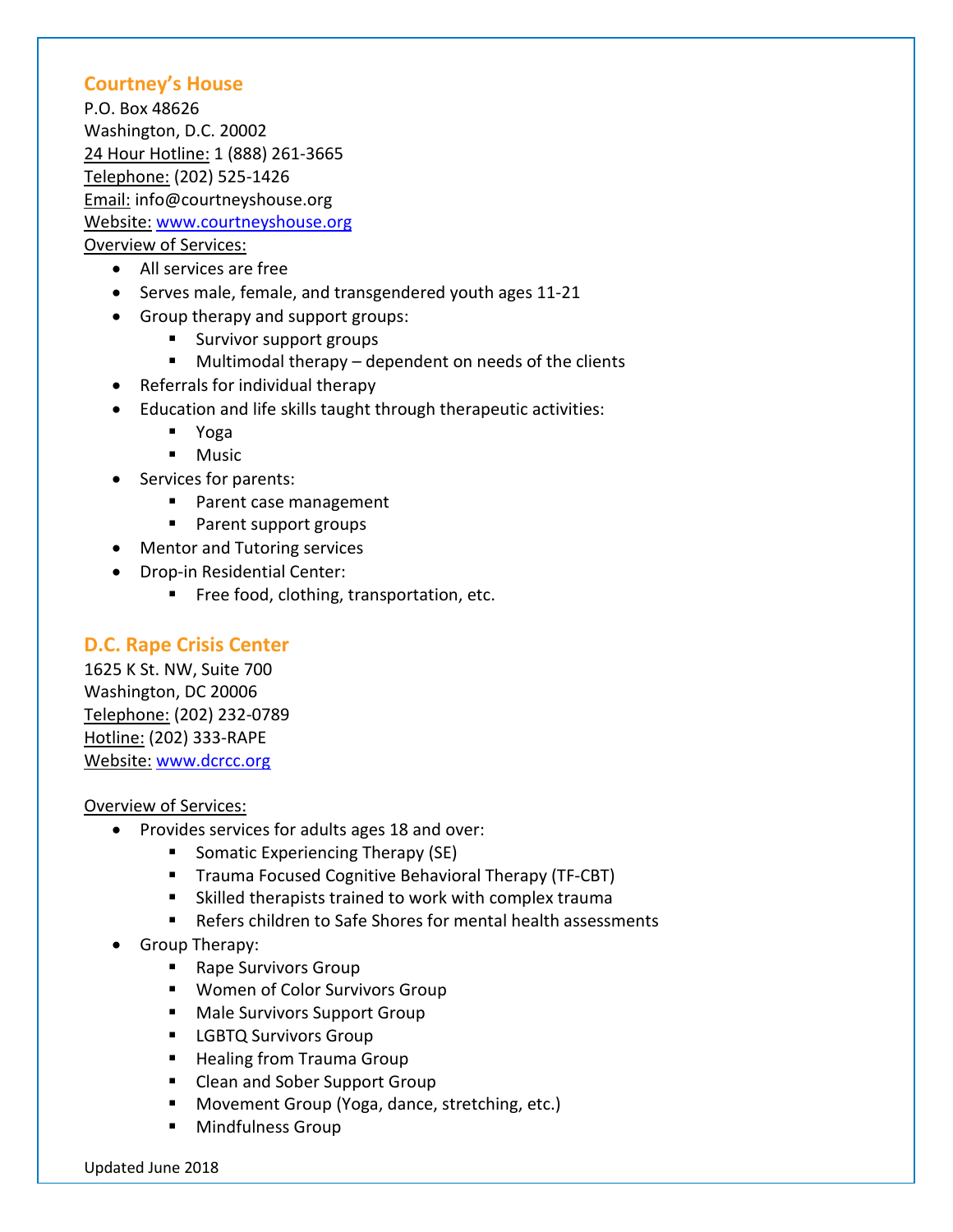### **FAIRgirls**

2100 M Street NW, Suite 170-254 Washington, DC 20037 Hotline: 1 (855) 900-3247 Telephone: (202) 422-0129 Email: [info@fairgirls.org](mailto:info@fairgirls.org) Website: [www.fairgirls.org](http://www.fairgirls.org/)

#### Overview of Services:

- Serves domestic and foreign-born trafficking victims ages 11-21
- Emergency Response for Trafficking Victims and Compassionate Care (Individual):
	- **Immediate crisis intervention**
	- Crisis counseling and initial overnight support to ensure girls feel safe and not alone
	- New clothes and basic toiletries to ensure the client's needs are met with compassion and dignity
	- **Personalized long-term counseling**
	- Referrals to safe and confidential emergency shelter
	- Referrals to pro-bono legal support to ensure all immigration, criminal, and family matters are addressed quickly and confidentially
	- Referrals to medical clinics to ensure the client's well-being and health needs are addressed quickly and confidentially
- Group Empowerment Workshops JewelGirls:
	- Weekly empowerment and therapeutic art program
	- Create unique jewelry to sell while gaining access to therapy, life skills, financial management skills, and pathways to a better future
	- 50% of proceeds go directly to the girl
- Vida Center offers transitional housing

### **Helping Individual People Survive (HIPS)**

906 H Street, NE Washington, DC 20002 Telephone: (202) 232-8150 Hotline: 1 (800) 676-4477 Email: [hips@hips.org](mailto:hips@hips.org) Website: <http://www.hips.org/>

- Drop-In Center that is a safe, nonjudgmental space for people to stop by, receive services, or rest. For an updated schedule, call or visit [www.hips.org/drop-in-center-schedule.html.](http://www.hips.org/drop-in-center-schedule.html)
- Compassionate harm reduction services
- Help with treatment adherence
- 24-hour hotline
- Care coordination
- Comprehensive risk and counseling services (CRCS)
- \*HIPS is currently building its capacity to provide more mental health services. Please contact for updates.\*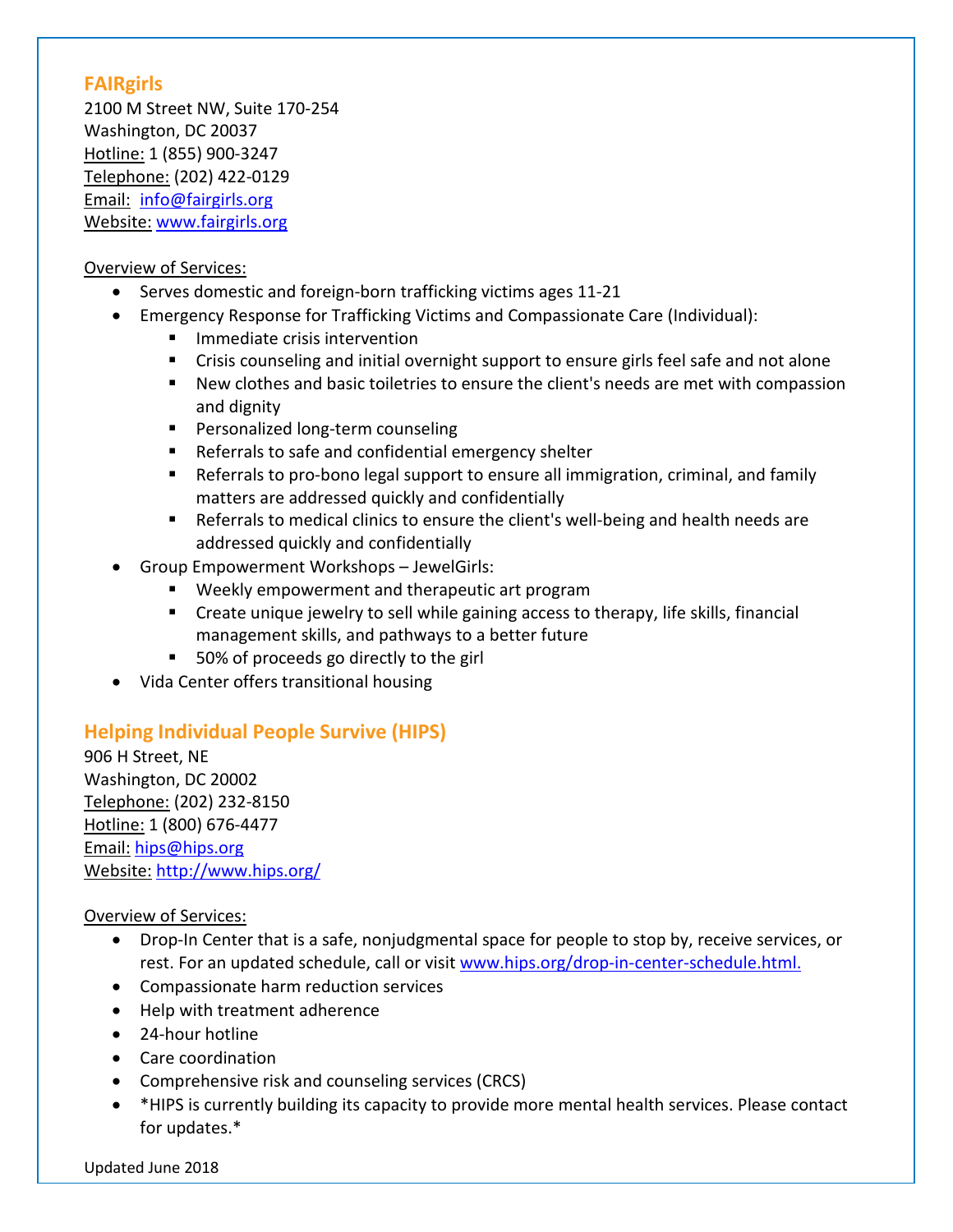#### **House of Ruth**

700 6th Street, NW Washington, DC 20001 Telephone: (202) 667-7001 ext. 515 Website: [www.houseofruth.org](http://www.houseofruth.org/)

#### Overview of Services:

- All services are free
- Provides counseling for survivors of domestic and human trafficking
- Provides services for adults ages 18 and over
- Trauma-informed care tailored to needs of the client
- Case management services:
	- **Housing**
	- **Employment**
	- **Education and Training**
	- Child Care
	- **Legal Issues**
	- **Budgeting**
	- **Safety Planning**

### **Restoration Ministries**

P.O. Box 15674 Washington, DC 20003 \*Restoration Ministries should be contacted by email\* Email: [info@restorationministriesdc.org](mailto:info@restorationministriesdc.org) Website: <https://www.r199.org/>

- Dialectical Behavioral Therapy (DBT), which involves:
	- Four modules: mindfulness, interpersonal effectiveness, distress tolerance, and emotion regulation
	- A focus on psychosocial skills
	- Equipping survivors with methods to cope with sudden and intense emotions
	- Identifying and building upon personal strengths to combat negative self-talk
	- **Countering negative beliefs and assumptions about oneself with a variety of skills.**
	- Restoration Ministries also provides:
		- **TF-CBT**
		- **Grief and loss counseling**
		- **Art therapy**
		- **Spiritual support groups and counseling**
		- Collaboration with community partners to provide housing, legal assistance, employment, and spiritual enrichment
		- Weekly programs at the Psychiatric Hospital of Washington and the Achievement **Centers**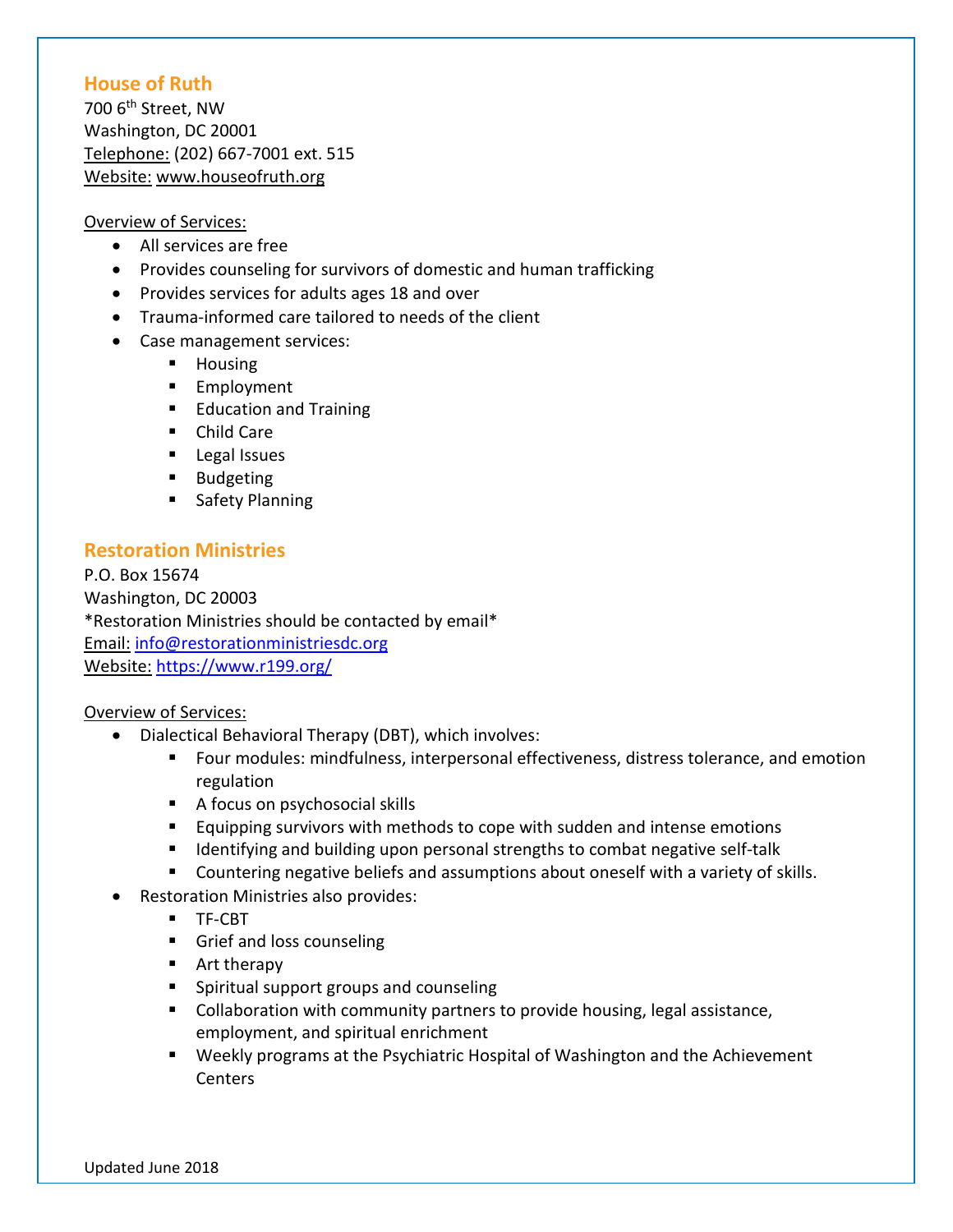### **Safe House of Hope**

4710 Curtis Ave Baltimore, MD 21226 Telephone: (443) 690-5585 Website: [www.safehouseofhope.org](http://www.safehouseofhope.org/) Overview of Services:

- Normally serves ages 18 and over, some exceptions can be made
- 24-hour talk line
- Trauma therapy and small group workshops
- Support groups and activities
- Free meals, clothing, hygiene products, coats, and household items
- Referrals for healthcare
- Support to attain housing
- GED and work training workshops
- Street Outreach

### **Safe Shores**

429 O Street, NW Washington, DC 20001 Telephone: (202) 645-3200 Website: <https://www.safeshores.org/>

- Trauma Focused Cognitive Behavioral Therapy (FT-SBT) at Safe Shores includes:
	- **Notivational interviewing**
	- Therapeutic approaches that are similar to those practiced with victims of domestic violence
	- **Therapy tailored to the youth's experiences, including present victimization**
- Eye Movement Desensitization and Reprocessing (EMDR), which involves:
	- **Directing lateral eye movements (or other external stimuli) that adjust how the youth** processes traumatic memories and negative emotions, beliefs, and bodily sensations
	- **EMDR** can be particularly empowering for many youth because it is their own body doing the work of changing old patterns of thought and their ability to digest traumatic experiences and negative emotions
- Safe Shores serves 75 youth at a time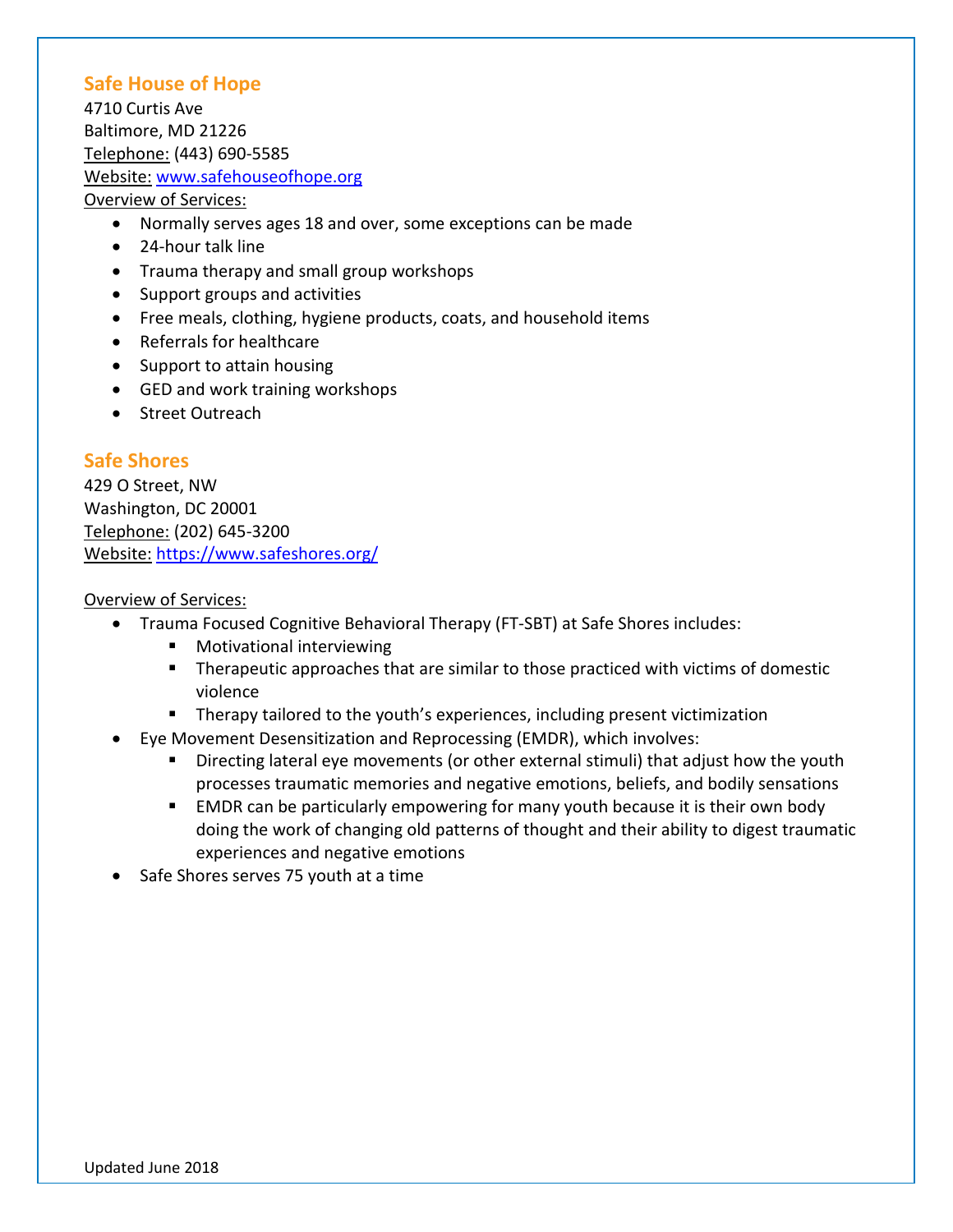### **The Gray Haven Project**

P.O. Box 172 Richmond, VA 23218 Telephone: (804)592-6550 Email: [info@thegrayhaven.org](mailto:info@thegrayhaven.org) Website: [www.thegrayhaven.org](http://www.thegrayhaven.org/)

#### Overview of Services:

- Trauma-informed approach; responds to cases involving minors and all gender identities
- Drop-In Center:
	- Search and apply for jobs
	- **Spend time in a safe space with other clients**
	- **Spend time with a mentor**
- Case Management:
	- Comprehensive model to address all needs of the individual person
	- Help with finding food, clothing, medical care, substance abuse treatment, transportation, and housing
- Crisis Intervention:
	- Provides 24-hour response to law enforcement who encounter human trafficking victims in Henrico County
	- Crisis Response Team works with state, local, and federal law enforcement to address immediate needs of survivors
- Court Advocacy:
	- Does NOT provide legal assistance or advice
	- Can accompany, support, and encourage a client through their own trial or through one in which the client must testify against his or her trafficker

#### **TurnAround, Inc.**

8503 LaSalle Road, Second Floor Towson, MD 21286 24-Hour Helpline: (443) 279-0379 Telephone: (410) 837-7000 Email: [info@turnaroundinc.org](mailto:info@turnaroundinc.org) Website: [www.turnaroundinc.org](http://www.turnaroundinc.org/)

- Victim Advocacy
- Community Education and Training
- Abuser Intervention Program
- Anti-Sex Trafficking Program
- Information and Referral
- Transitional Housing
- Legal Program
- On-Site Schools
- Self Defense Training
- Women Against Violence Everywhere (WAVE)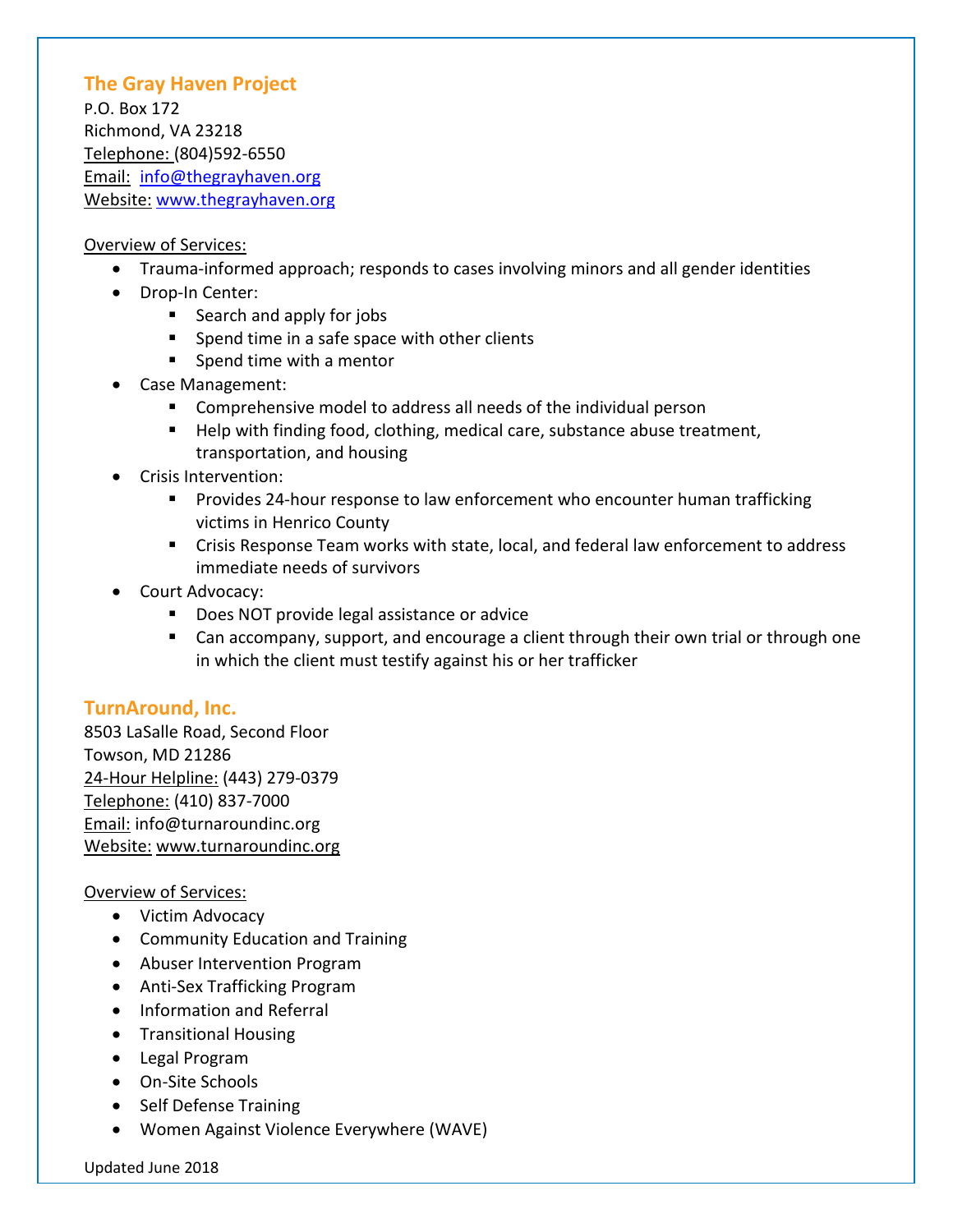### **Youth Services, Whitman-Walker Health** Website: <https://www.whitman-walker.org/>

Eastern Market Medical Center 651 Pennsylvania Avenue, SE Washington, DC 20003 Telephone: (202) 803-6848

Elizabeth Taylor Medical Center 1701 14th Street, NW Washington, DC 20009 Telephone: (202) 803-6848

Max Robinson Center 2301 Martin Luther King, Jr. Avenue, SE Washington, DC 20020 Telephone: (202) 803-6848

1525 14<sup>th</sup> Street, NW Center Washington, DC 20005 Telephone: (202) 803-6848

Overview of Services (all clinics):

- Serves LGBTQ youth and young adults ages 13-30 who have experienced or witnessed a crime (no police report required)
- Supportive services to families affected by HIV, including HIV-positive pregnant women
- Support for youth living with HIV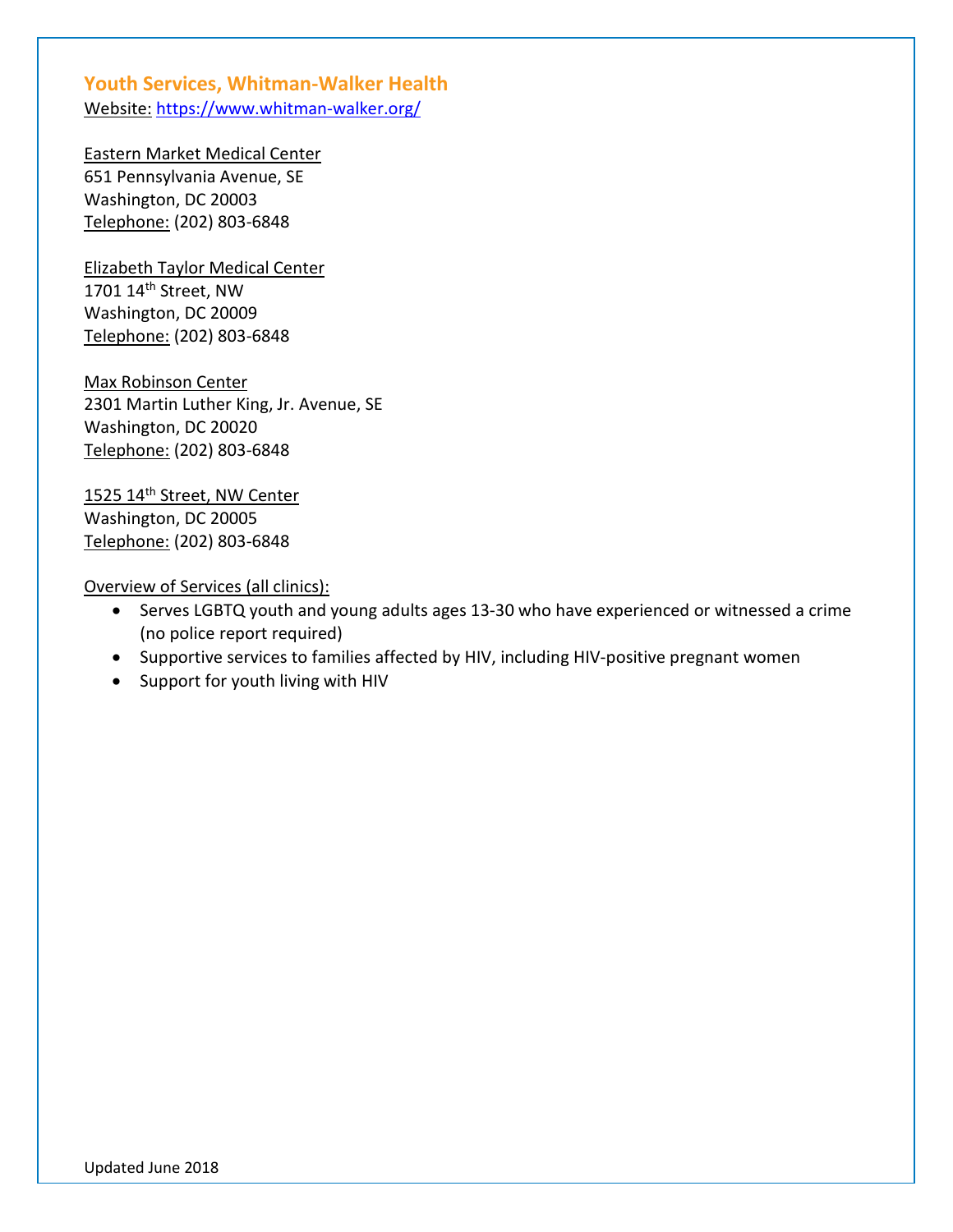## **Substance Abuse Treatment Services**

### **Federal City Recovery**

316 F Street, NE Washington, DC 20001 Telephone: (202) 548-2505

601 Raleigh Place, SE Washington, DC 20032 Telephone: (202) 735-5579 Website: [http://www.federalcityrecovery.org/FCRS/Welcome\\_to\\_FCRS.html](http://www.federalcityrecovery.org/FCRS/Welcome_to_FCRS.html)

#### Overview of Services:

- Provides inpatient and intensive outpatient services to children ages 12-21 Monday through Friday from 1pm-8pm
- Provides both inpatient and outpatient services to adults over age 21

### **Hillcrest Children's and Family Center**

915 Rhode Island Ave NW Washington, DC 20001 Telephone: (202) 232-6100 Website: <http://hillcrest-dc.org/>

Overview of Services:

- Serves ages 12-22
- Intensive Outpatient Program Youth meet with counselors in group sessions Tuesday, Wednesday, Thursday from 4:30-6:3pm for a 60 day period and also receive case management that includes both home and school visits. Counselors also do individual therapy.
- Adolescent Community Reinforcement Approach Youth receive individual therapy for 14 week period with utilization of modules that include topics such as healthy living, anger management, education, etc.

### **Latin American Youth Center**

1419 Columbia Rd, NW Washington, DC 20009 Telephone: (202) 319-2225 Website: [http://www.layc-dc.org](http://www.layc-dc.org/)

Overview of Services:

• Provides outpatient services and treats co-occurring disorders Monday, Wednesday, and Friday, from 12pm-7pm, and Tuesday and Thursday from 8am-8pm

**LAW CENTER** family. health. education.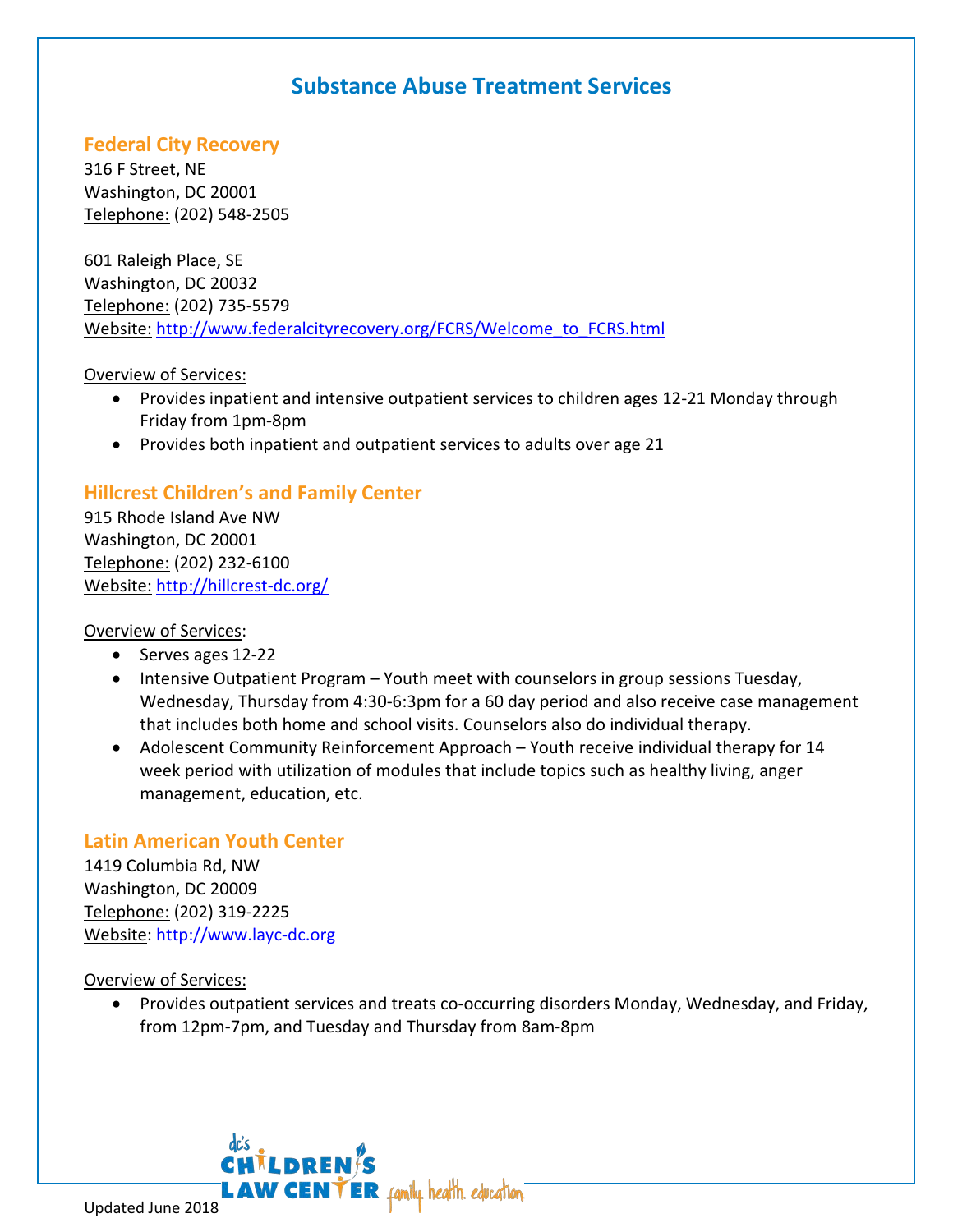### **Mountain Manor** Website:<http://mountainmanor.org/>

Safe Passages Location: 2801 Cheverly Avenue Cheverly, MD 20785 Telephone: (301) 772-5174

Overview of Services (outpatient):

- Offers day treatment, after school, and Saturday substance abuse and mental health treatment services for adolescents
- Individual, family, and group counseling, tutoring, mentoring, life skills, cultural enrichment activities, community services, anger management therapy, and home/school interventions

Journeys Location: 402 Hungerford Drive Rockville, MD 20850 Telephone: (301) 424-7961

Overview of Services (outpatient):

- Serves youth ages 14-18 (who are in school), and adults ages 19 and up
- Full array of substance abuse and dual diagnosis treatment
- Bilingual therapists
- Offers a multifaceted program for youth with complex legal, socialization, substance abuse, mental health, family, school, and behavioral issues

Mountain Manor—Westminster Location:

Carroll Plaza, Rt. 140& Englar, Suite 20C Westminster, MD 21157 Telephone: (410) 876-2425

Overview of Services (outpatient):

- Serves adolescents ages 17 and under, and adults ages 18 and over
- Substance abuse evaluation, assessment, drug education, and drug screening
- Individual, group, and family counseling

Health Quest Location 3800 Frederick Avenue Baltimore, MD 21229 Telephone: (410) 233-1400

Overview of Services (outpatient and inpatient):

- Serves adolescents ages 13-17 and adults ages 18-25
- Provides a full range of psychiatric evaluation, mental health therapies, and medication management for patients with co-occurring disorders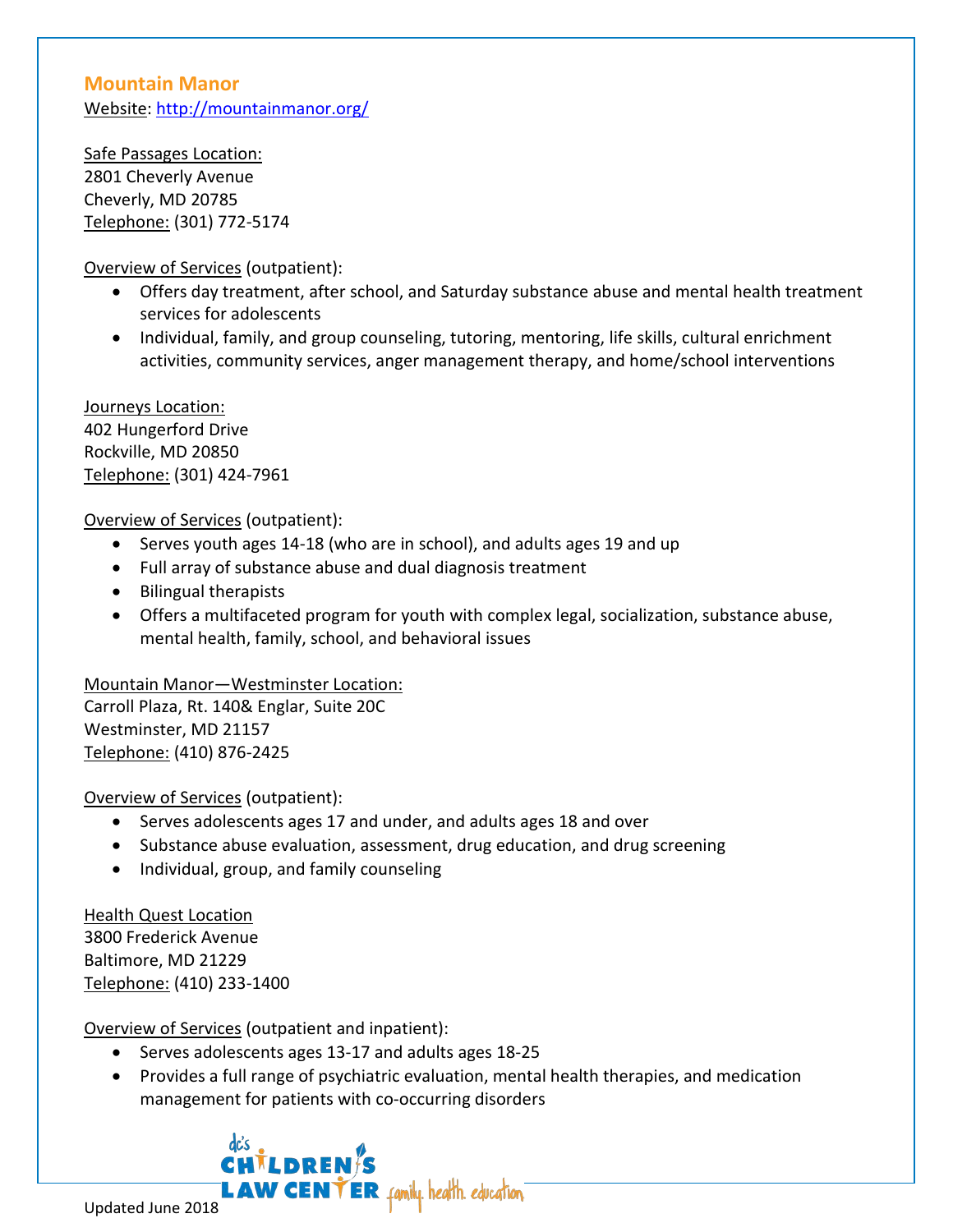- Detoxification
- Substance abuse treatment
- Relapse prevention strategies
- No cost transportation for local adolescents and young adults in need

Emmitsburg Rehabilitation 9701 Keysville Road Emmitsburg, MD 21727 Telephone: (301) 447-2361

Overview of Services (outpatient and impatient):

- Serves adults 26 and over
- Provides 30 to 60 day residential treatment
- Referred by Court or DBH contract provider. Placement must be approved by DBH.

### **Psychiatric Institute of Washington**

4228 Wisconsin Avenue NW Washington, DC 20008 Telephone: (202) 885-5600 Website: <http://psychinstitute.com/contact-us/>

- Must be 18 years or older
- Provides 3 to 5 day medical substance detoxification
- Referred by Court, DBH Assessment and Referral Center, or DBH contract provider

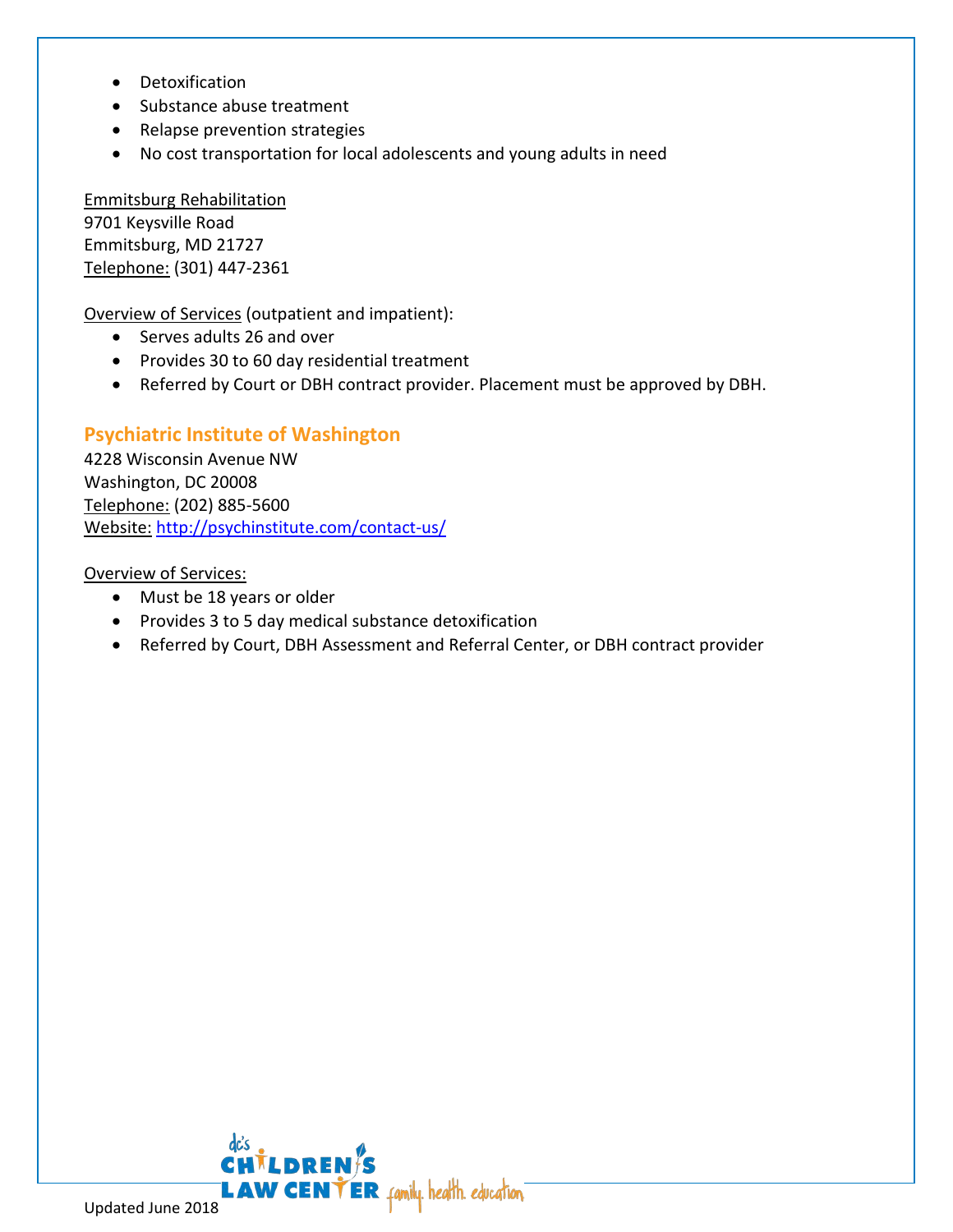## **CSEC Education and Support Resources**

### **Bridge to Freedom Foundation**

PO Box 2492 Merrifield, VA 22116 Telephone: (703) 256-5718 Email: [info@BTFF.org](mailto:info@BTFF.org) Website: [http://bridgetofreedomfoundation.blogspot.com](http://bridgetofreedomfoundation.blogspot.com/)

- **Violence Prevention Program:** 
	- Self-defense training for locally based outreach teams and staff
	- **Provides workshops at partner organizations for survivors to introduce them to self**defense
	- **Provides scholarships for training in top tier national defense schools such as First** Defense Krav Maga
- Personal Development Program:
	- **Etiquette and socialization skills**
	- **IF Image development and self-esteem building**
	- **Addressing wardrobe, health, and beauty**
- **Educational Development Program:** 
	- **Training in:** 
		- o Goal setting
		- o Application and scholarship search assistance
		- o Cover letter and essay assistance
		- o PSAT/SAT/ACT test preparation
- Professional Development:
	- **Training in:** 
		- o Goal setting
		- o Workplace behavior and etiquette
		- o Resume writing techniques
		- o Cover letter assistance
		- o Job-searching skills

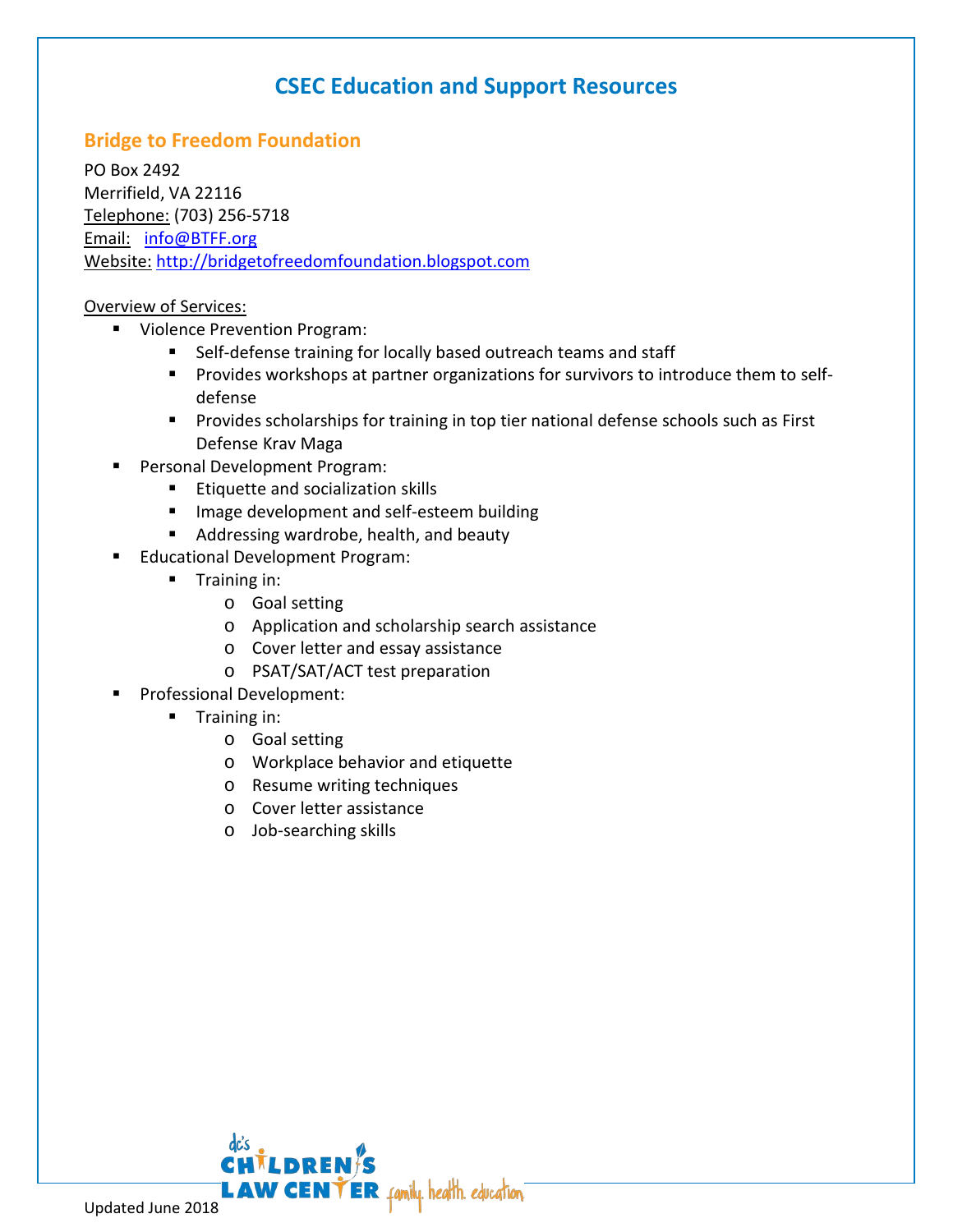### **Exodus Project**

Telephone: (202) 888-9056 Email: [dcexodusproject@gmail.com](mailto:dcexodusproject@gmail.com) Website: <http://www.dcexodusproject.org/home.html>

#### Overview of Services:

- **Enhancing awareness about Human Trafficking:** 
	- Workshops
	- **Discussion forums**
	- **Ted-talk presentations**
	- **FICUME:** Focus on underdeveloped/underserved communities:
		- **At-risk youth**
		- Service providers connected with foster care and juvenile justice agencies

### **FairGirls**

Telephone: (202) 264-1501 Hotline: 1 (855) 900-FAIR (3247) Email: info@fairgirls.org Website: [www.fairgirls.org](http://www.fairgirls.org/) 

- **Prevention Education Workshops**
- **Tell Your Friends:** 
	- **4**-module education curriculum taught in public junior and high school, group homes, after-school programs, etc.
	- Uses education to empower women to avoid exploitation and dangerous pimps
- Project Prepare:
	- **Program that helps girls aging out of child welfare systems around the globe**
	- 16-week curriculum to build resumes, deal with depression, understand sex trafficking and your legal rights, etc.
- Community Training Workshops:
	- **Police training on how to recognize a child who has been trafficked**
	- Child welfare agency staff training on how to help high-risk and trafficked girls and boys in the social welfare system
	- **F** Foster care placement and foster parent training on how to better understand the risks foster care and orphaned youth face toward trafficking
	- Educator training on how to protect their students from human trafficking, including warning signs and the link between trauma and learning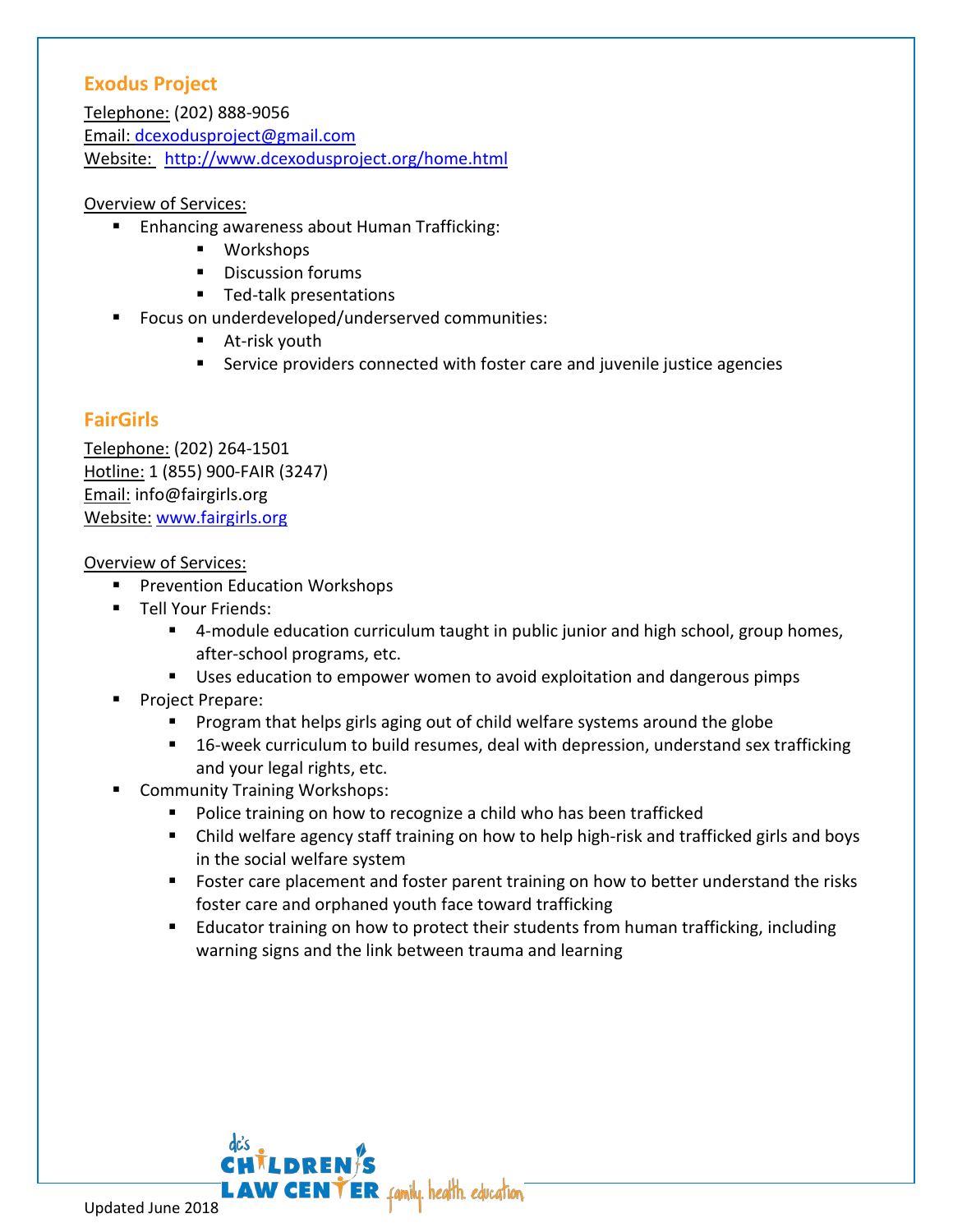### **HIPS**

906 H Street NE Washington, DC 20002 Hotline: 1 (800) 676-HIPS Telephone: (202) 232-8150 ext. 305 Email: [hips@hips.org](mailto:hips@hips.org) Website: [www.hips.org](http://www.hips.org/)

- Street outreach and education
- **Peer education**
- **Client advocacy**
- **Community education**
- **Clothing Closet**
- **HIV testing**
- Referrals for counseling and other services

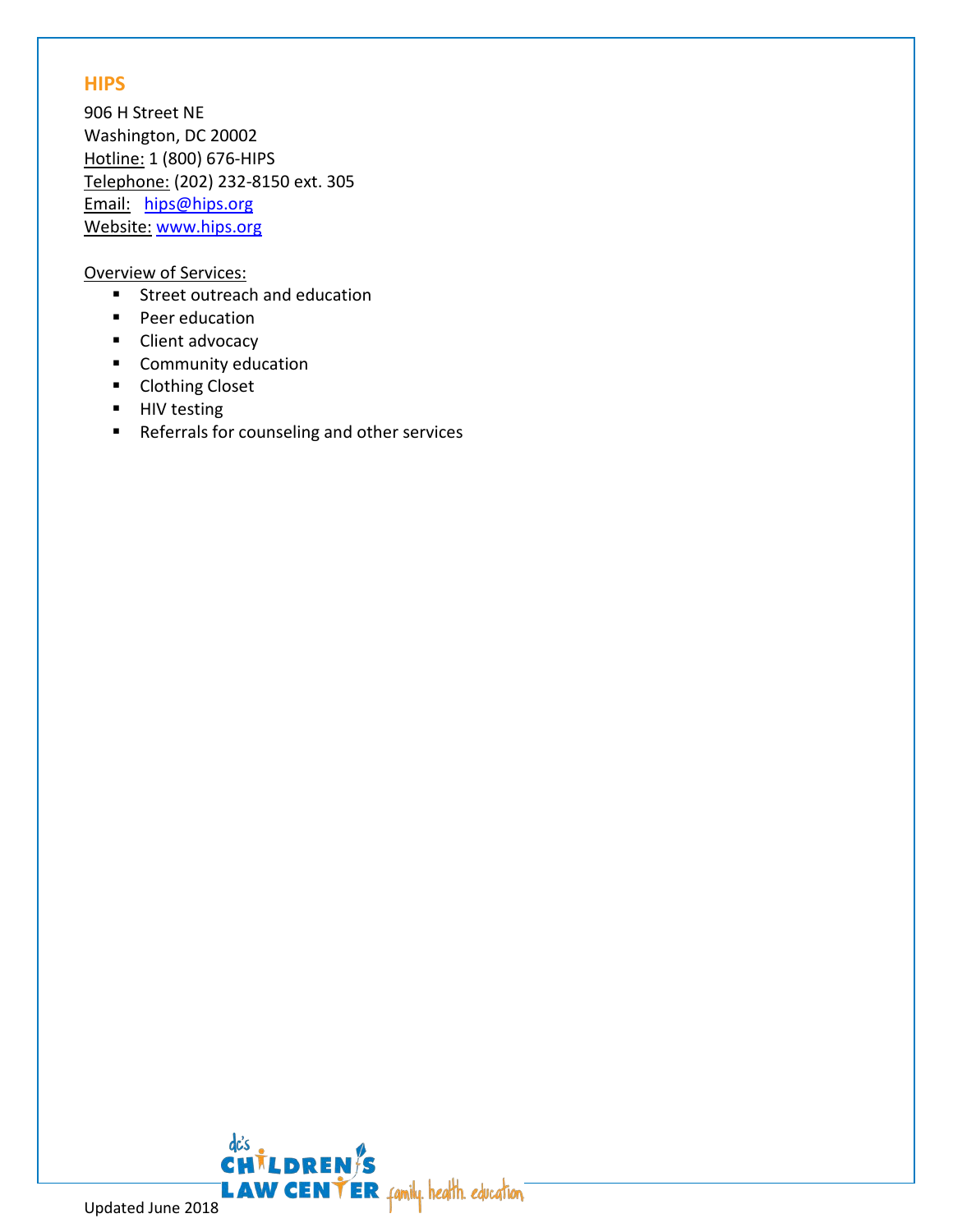## **Resources for Survivors of Sexual Assault/Abuse**

**Alexandria Sexual Assault Center** Business: (703) 683-7273 Hotline: (703) 683-7273 Website: [alexandriava.gov/sexualviolence](http://www.alexandriava.gov/SexualViolence) 

#### Overview of Services:

- Medical/SANE Accompaniment
- Individual Counseling
- Group Counseling/Support Groups
- Legal/Criminal Justice System Advocacy
- Crime Victim Assistance Advocacy
- Hotline
- Casework/Practical Assistance
- Emergency Shelter: for sexual and domestic violence victims
- Community Education: Sexual Violence Prevention Education

### **Arlington County Violence Intervention Program**

Hotline: (703) 237-0881 Business: (703) 228-1550 Hotline: (703) 228-4848 Website: <https://health.arlingtonva.us/behavioral-healthcare-archived/domestic-violence/>

- Individual counseling in English and Spanish
- Provides information, support, and education
- Crisis intervention:
	- **Safety planning**
	- Hospital accompaniment to the Inova Fairfax Hospital, makes sure that they are appropriately connected to a Sexual Assault Nurse Examiner
- Provides information on obtaining protective orders
- Prevention/counseling programs that explore topics such as: defining the elements of both a healthy and an abusive relationship; discussing the differences between healthy sexuality and the use of force, coercion, and intimidation; examining the messages we receive from our environment and looking at how we can help one another and keep ourselves safe.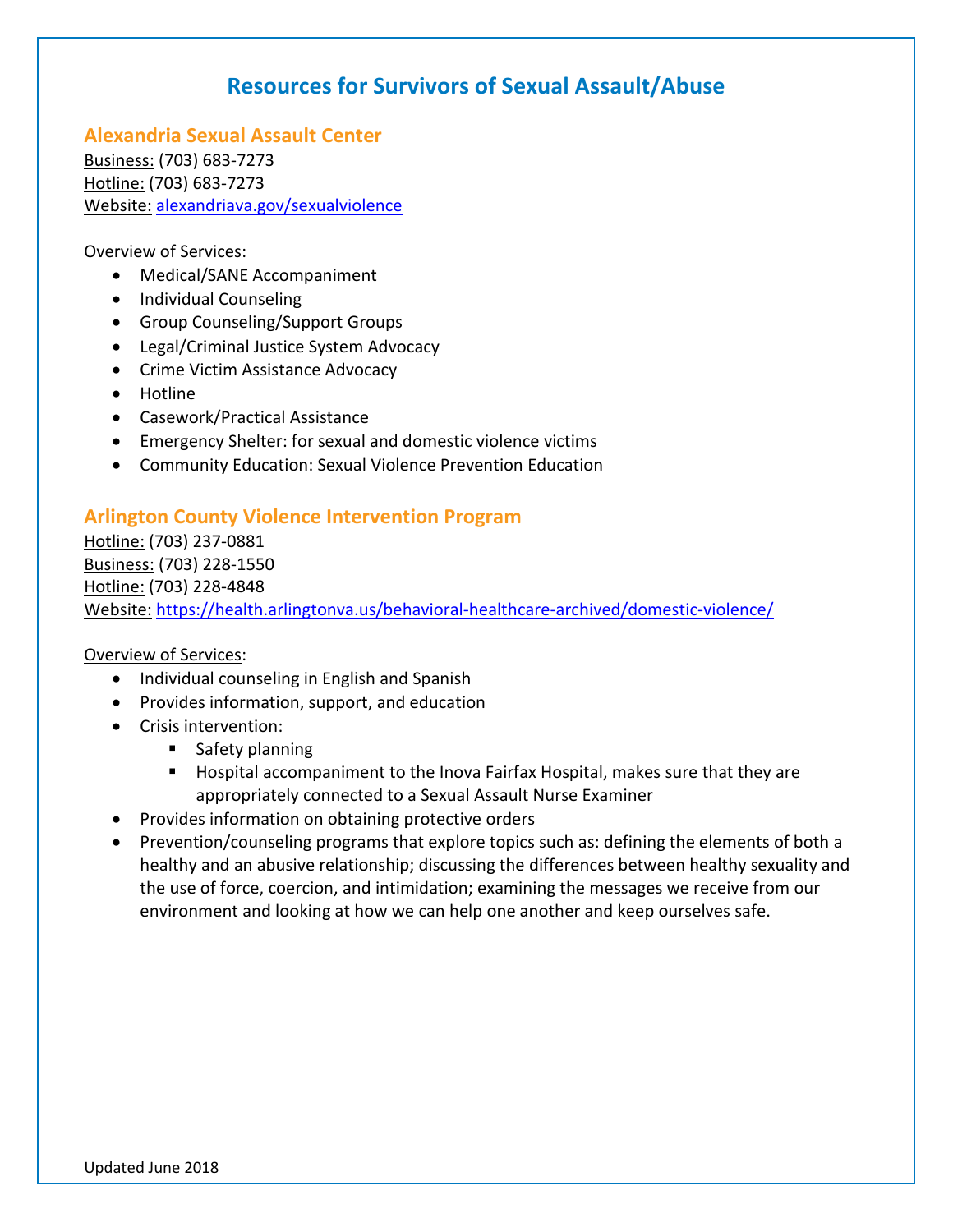### **DC Rape Crisis Center**

1625 K St. NW, Suite 700 Washington, DC 20006 Telephone: (202) 232-0789 Hotline: (202) 333-RAPE Website: [www.dcrcc.org](http://www.dcrcc.org/)

#### Overview of Services:

- Provides services for adults 18 years of age and older:
	- **Somatic Experiencing Therapy (SE)**
	- **Trauma Focused Cognitive Behavioral Therapy (TF-CBT)**
	- Skilled therapists trained to work with complex trauma
	- Refers children to Safe Shores for mental health assessments
- Group Therapy:
	- Rape Survivors Group
	- **Women of Color Survivors Group**
	- **Male Survivors Support Group**
	- **LGBTQ Survivors Group**
	- **Healing from Trauma Group**
	- Clean and Sober Support Group
	- **Movement Group (Yoga, dance, stretching, etc.)**
	- **Mindfulness Group**

## **Hope Works (Howard County Maryland's Sexual Assault and Domestic Violence Center)**

5457 Twin Knolls Road, Suite 310 Columbia, MD 21045 Business: (410) 997-0304 Hotline: 1 (800) 752-0191 Website: <http://www.wearehopeworks.org/>

- Individual and group counseling for children and adults
- Hospital accompaniment
- Emergency shelter
- Transitional housing
- Civil legal services:
	- $\blacksquare$  Brief advice
	- **Information and referrals**
	- **E** Representation and consultation in peace and protective orders
	- **Crime victims' rights**
	- Consultation and accompaniment with survivors in criminal cases
- Youth Leadership Project:
	- Open to girls, trans and gender non-conforming teens ages 14-18. Must have written parental/guardian consent
	- **Discussion topics:**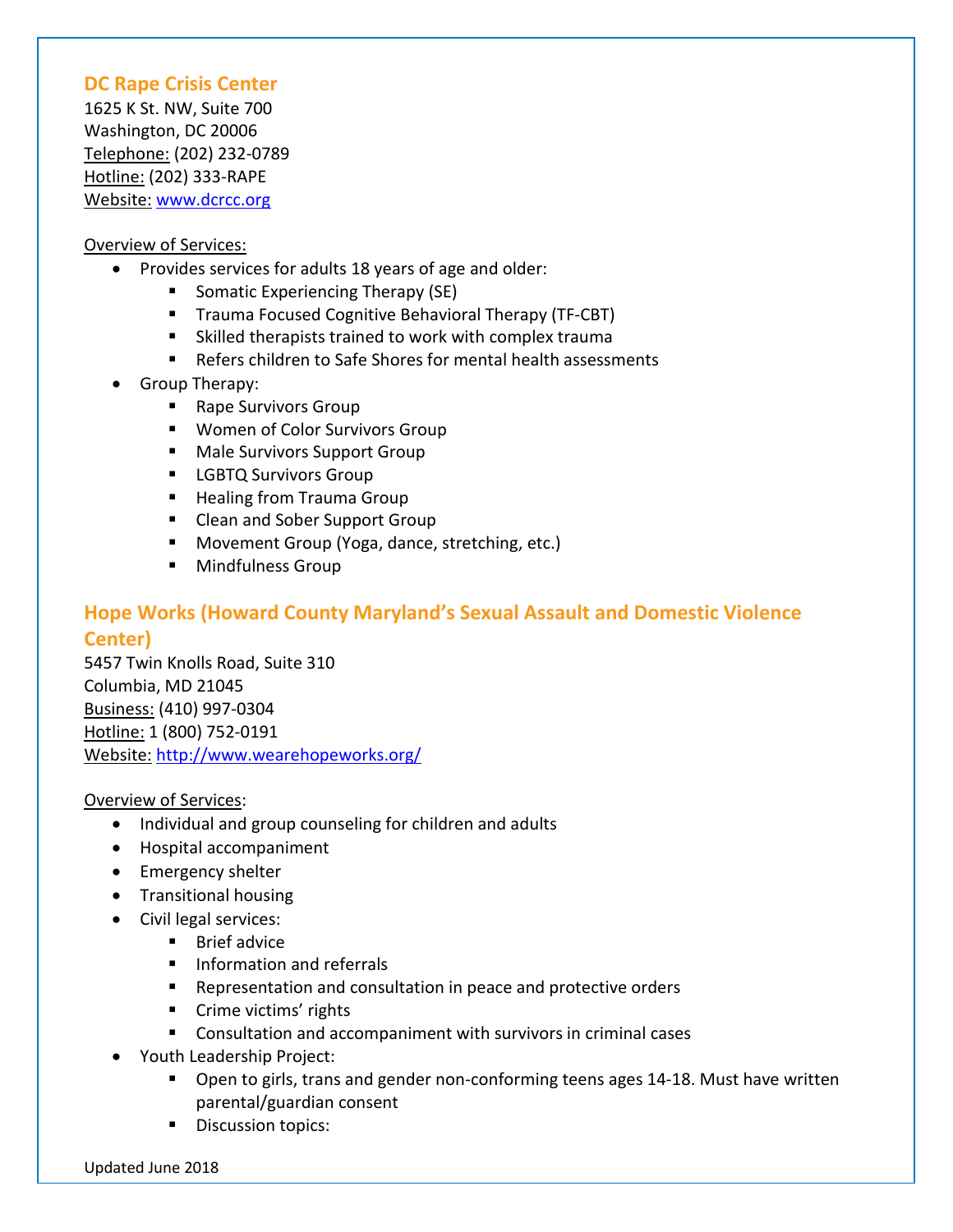- **Healthy relationships**
- Self-management and self-care
- **Social constructions of femininity, healthy masculinity**
- $H$  Healthy sexuality
- Safe use of technology
- **Bystander intervention**

**National Sexual Assault Hotline- RAINN**

Hotline: 1 (800) 656-HOPE (4673) Website:<https://www.rainn.org/>

#### Overview of Services:

- Professional education
- Casework/Practical Assistance
- Safety planning
- Alcohol safety
- Hotline
- Individual Counseling
- Group Counseling/Support Groups
- Legal/Criminal Justice System Advocacy
- Crime Victim Assistance Advocacy
- Community Education

#### **The Women's Center**

1025 Vermont Avenue, NW, Suite 310 Washington, DC 20005 Telephone: (202) 293-4580 Website: <http://thewomenscenter.org/>

- Those seeking services from The Women's Center must be a survivor of sexual assault, a resident of the District, and 18 years old or older.
- Group and individual therapy focused on adults (18+) who experienced sexual assault during childhood or adolescence. Individual therapy is a prerequisite for joining a group
- Therapy for survivors of domestic violence
- Individual therapy for survivors of emotional abuse
- A mixed adult group for women and men focused on developing skills to manage stress and anger, change lifestyle patterns, examine interpersonal relationships, and develop communication skills such as expressing thoughts and feelings.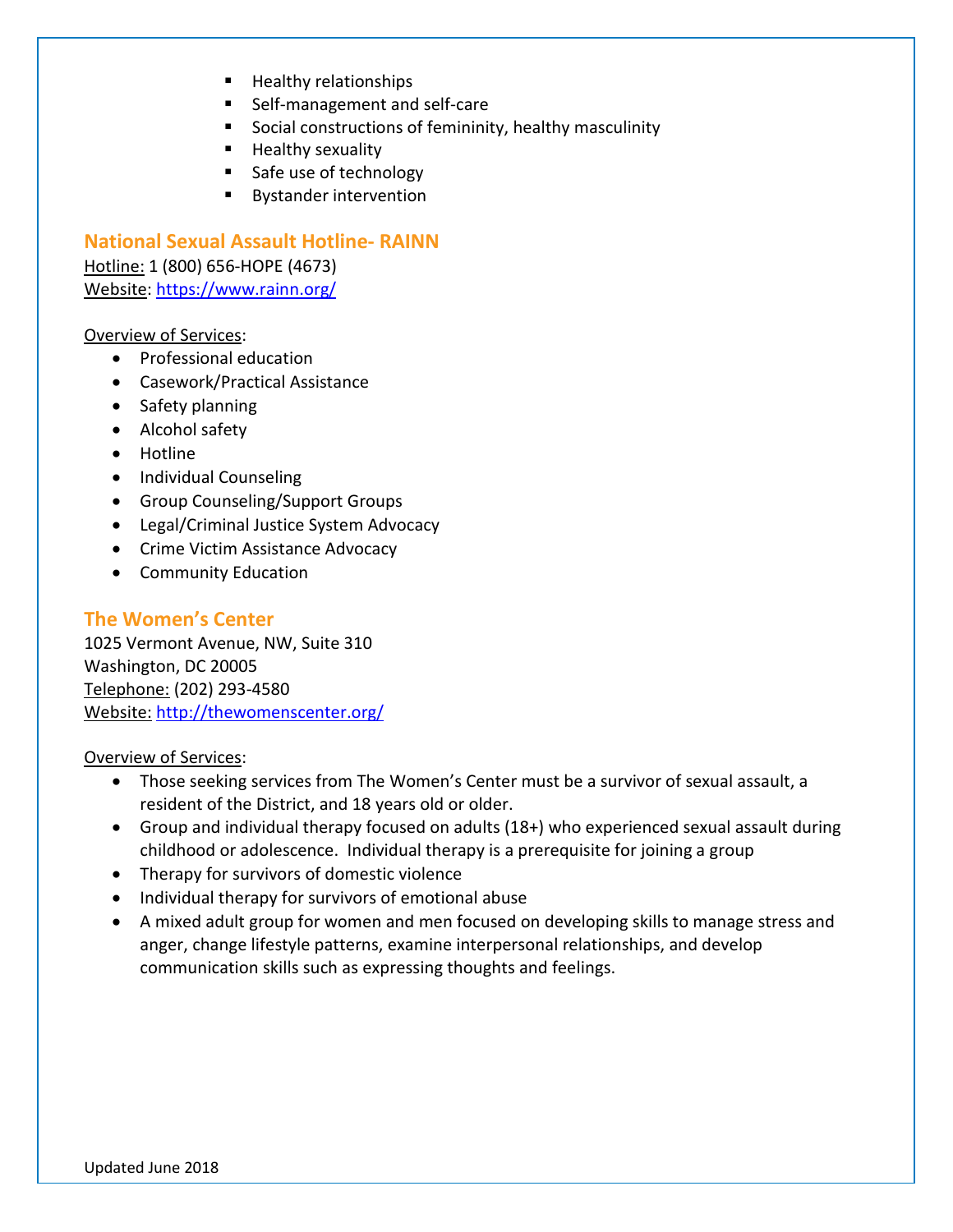### **Victim Assistance & Sexual Assault Program**

1301 Piccard Drive, Suite 4100 Rockville, MD 20850 Business: (240) 777-1355 Hotline: (240) 777-4247 Website: [vasap.org](http://www.montgomerycountymd.gov/hhs-program/bhcs/vasap/vasapindex.html)

- Offers counseling services specific to survivors of trafficking
- 24-hour hotline and walk-in crisis counseling
- Individual counseling
- Group counseling:
	- Adult sexual assault support group (must be over 18 years of age at the time of the assault)
	- **EXTERS** Management Group for adult victims of crime
	- Child and Adolescent group offered at VASAP and select Montgomery County Public Schools (must be 18 years of age or younger)
- Psychiatric evaluation, treatment, and consultation
- Assistance with applying to the Maryland Criminal Injuries Compensation Board and the Montgomery County Crime Victims' Compensation Fund
- Educational programming on victim's rights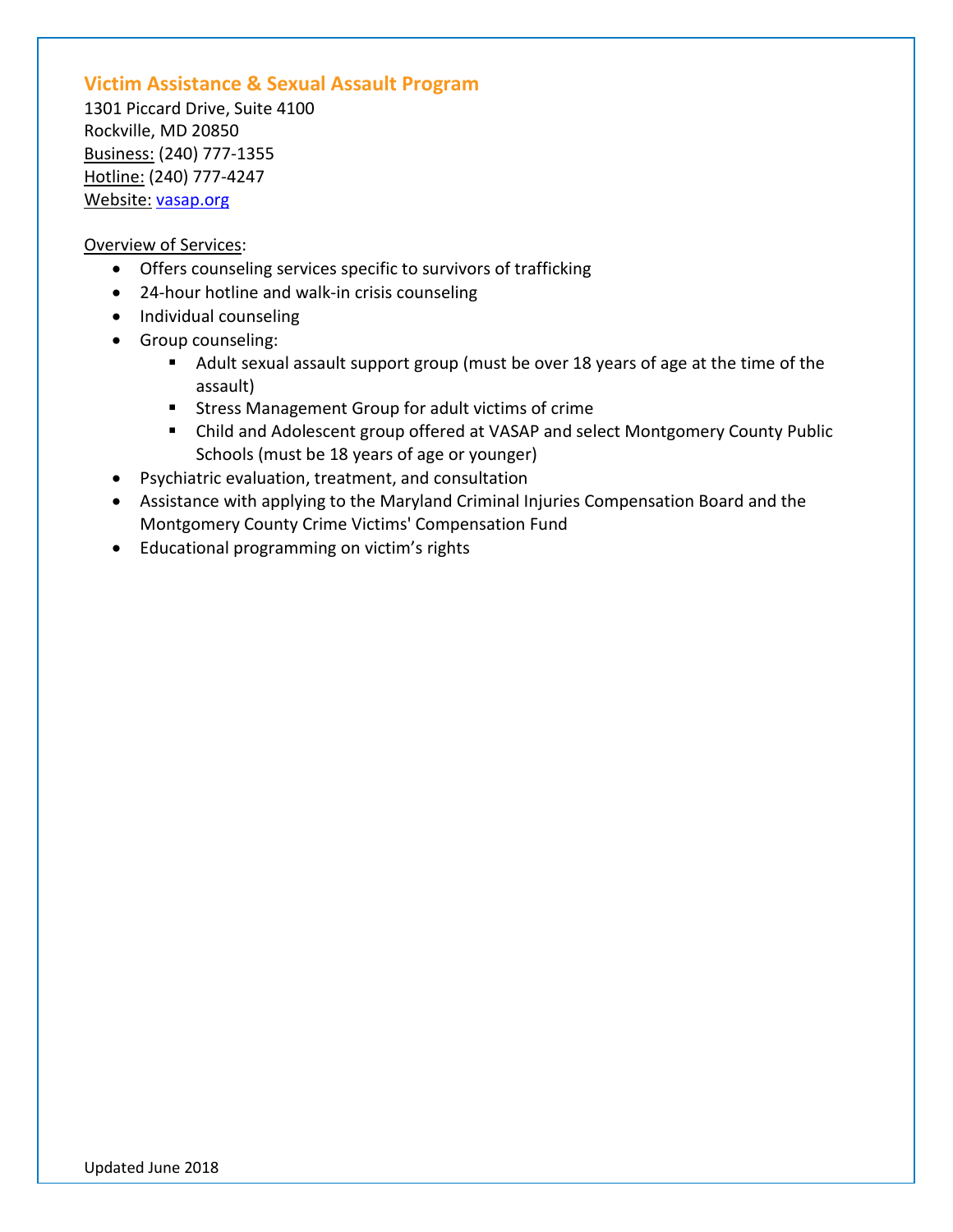## **Physical Health Services**

### **Children's National Medical Center at THEARC**

1901 Mississippi Avenue, SE Washington DC 20020 Telephone: (202) 436-3060 Website: [https://childrensnational.org/choose-childrens/locations-and-directions/primary-care](https://childrensnational.org/choose-childrens/locations-and-directions/primary-care-practices/childrens-health-center-at-thearc)[practices/childrens-health-center-at-thearc](https://childrensnational.org/choose-childrens/locations-and-directions/primary-care-practices/childrens-health-center-at-thearc) 

Overview of Services:

- Comprehensive health, medical, psychological, & legal services to youth up until age 23
- Help given regardless of insurance or inability to pay

### **Community of Family Health and Birth Center**

801 17th Street, NE Washington, DC 20002 Telephone: (202) 398-5520 Website: <https://www.communityofhopedc.org/fhbc>

- Physicals, immunizations, and urgent visits
- Chronic disease management
- Pediatric care
- Prenatal care
- Pregnancy support groups
- Pre and postnatal emotional support
- Birthing services either at a local hospital or the birth center
- Breastfeeding support and education
- Behavioral healthcare
- Family planning counseling and services
- Confidential HIV/AIDS and STI testing and treatment
- Nutrition and wellness counseling
- WIC and other social services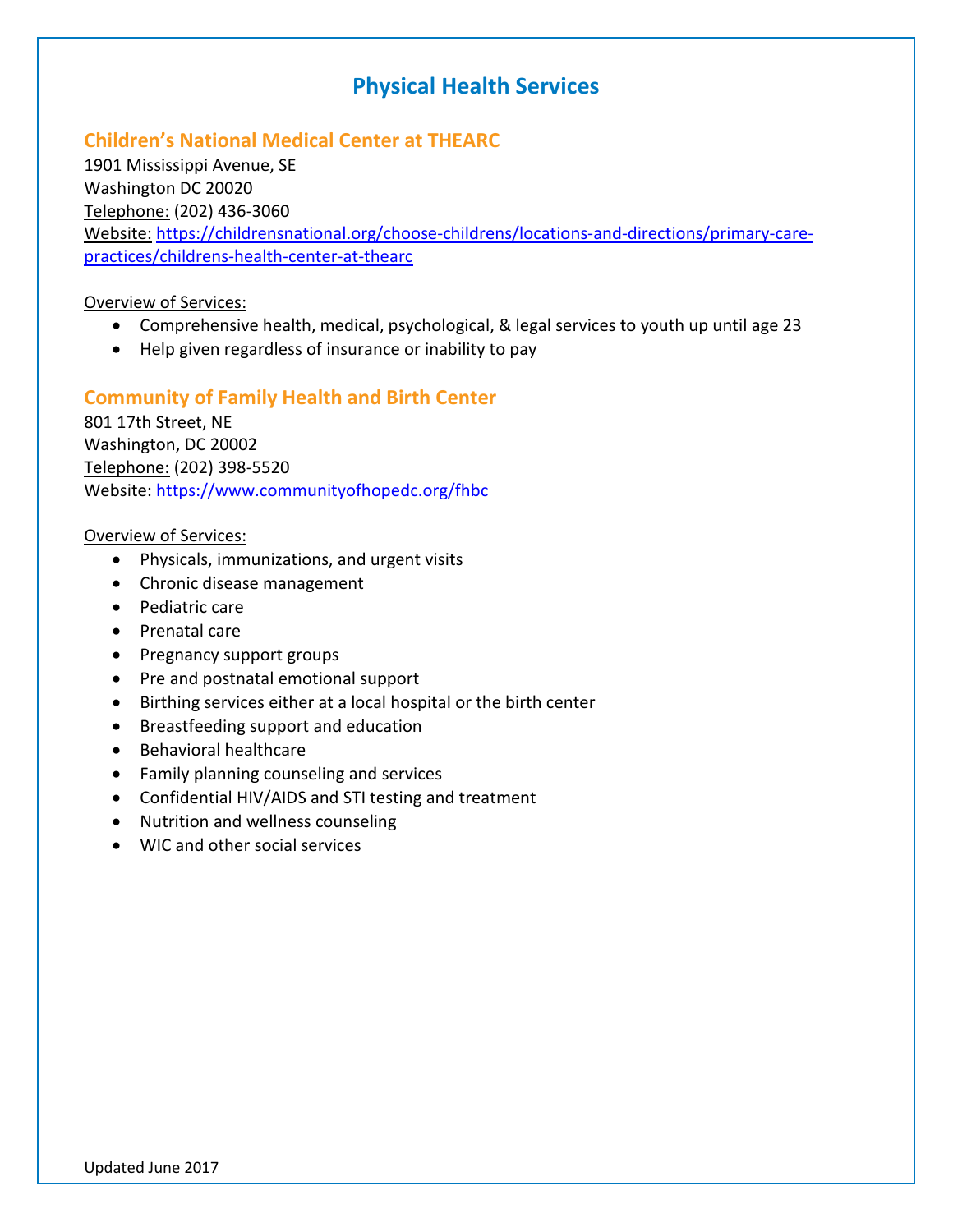### **Community of Hope Marie Reed Health Center**

2155 Champlain Street, NW Washington, DC 20009 Telephone: (202) 540-9857 Website: <https://www.communityofhopedc.org/healthcare/marie-reed-health-center>

#### Overview of Services:

- Teen Clinic every Tuesday 3pm-7pm need ID (school ID accepted)
- Physicals, immunizations, and urgent visits
- Chronic disease management
- Pediatric care
- Prenatal care and pregnancy support groups
- Birthing services either at a local hospital or in their birth center
- Breastfeeding support and education
- Family planning counseling and services
- STI screening
- Nutrition and wellness counseling
- WIC and other social service referrals
- Well-vision exams and other ophthalmology services
- Podiatry

### **Mary's Center**

2333 Ontario Road, NW Washington, D.C. 20009 Telephone: (202) 483-8196 Website: <http://www.maryscenter.org/>

3912 Georgia Avenue, NW Washington, DC 20011 Telephone: (202) 483-8196 Hours of Operation: Saturdays To schedule an appointment: 1 (844) 796-2797

- Offers medical and behavioral health services in addition to an afterschool program, case management services, summer job program, and peer educators program
- Charges patients on a sliding scale

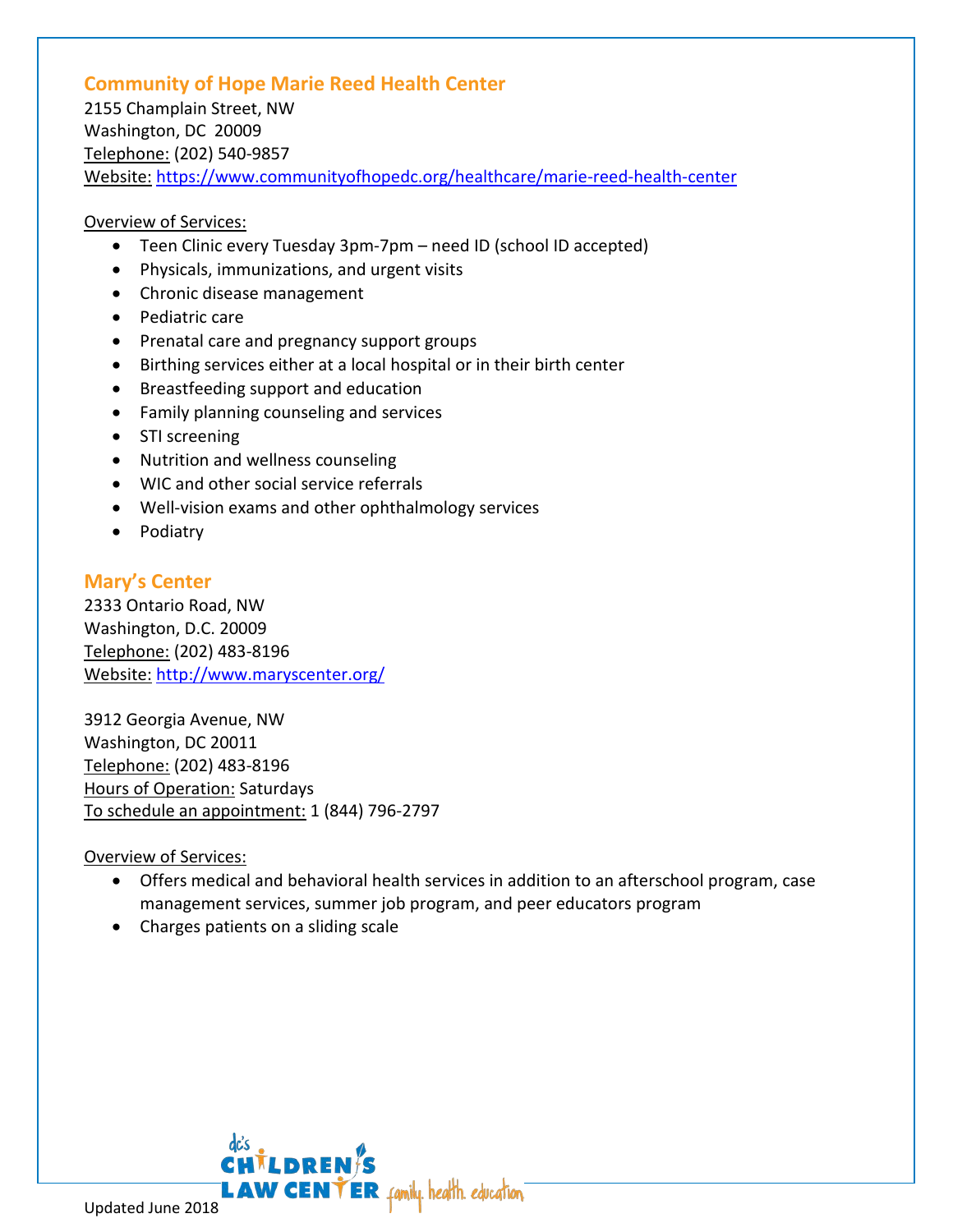### **Network for Victim Recovery of D.C.**

6856 Eastern Avenue NW Telephone: (202) 742.1727 Email contact: info@nvrdc.org Website: <http://www.nvrdc.org/>

#### Overview of Services:

- Clients must be 18 years or older
- Use a shared-leadership model for service provision
- Offers support groups for victims of crime at the Wendt Center for Loss and Healing
- Will assist client in going to the hospital for a medical examination after a sexual assault and receives case management services

### **Teen and Young Adult Health Center**

1515 West North Avenue Baltimore, MD 21217 Telephone: (410) 396-0185 Email Contact: bchd2@baltimorecity.gov Hours of Operation:

- Monday: 9:30 AM 5:30 PM
- Tuesday:  $11:00$  AM  $-$  7:00 PM
- Wednesday:  $10:00$  AM  $-6:00$  PM
- Thursday:  $11:00$  AM  $7:00$  PM
- Friday: 9:00 AM 5:00 PM

Website: <https://health.baltimorecity.gov/node/223>

- Routine gynecological exams, MMR immunizations
- HIV testing/counseling, STD screening/treatment
- Pregnancy tests and referrals, birth control
- Individual and group family counseling and health
- Mental health screening and referrals
- Special programs for young men
- Birth control

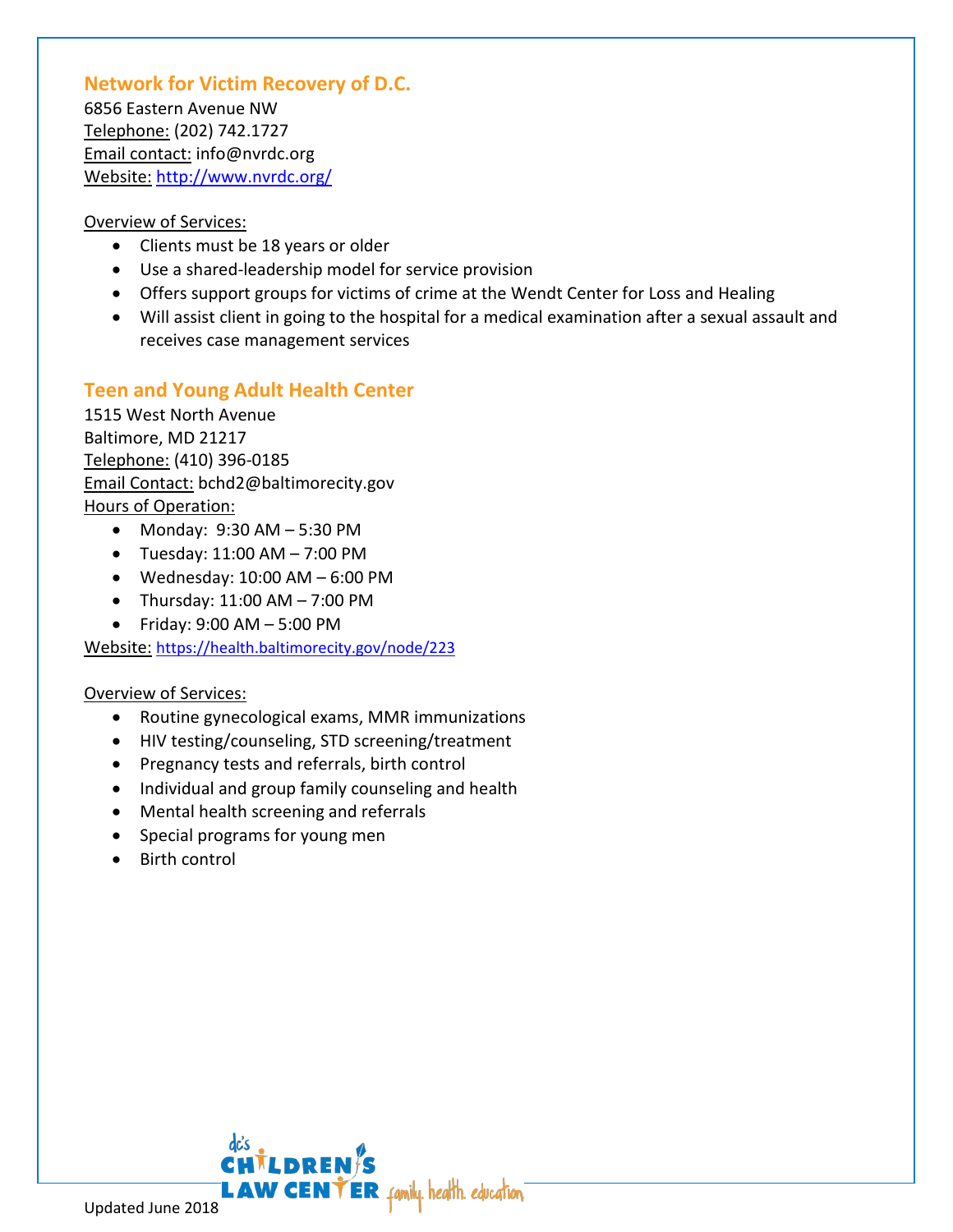### **Youth Services, Whitman-Walker Health**

651 Pennsylvania Avenue, SE Washington, DC 20003 Telephone: (202) 543-8246 Website: <https://www.whitman-walker.org/youth-services>

#### Overview of Services:

- Serves youth and young adults ages 13-24
- Open Monday through Friday from 11:00 am-7:00pm (11:00am -6:00 pm on the second Friday of the month)
- Sexual health information
- Free condoms, STI testing, and pregnancy testing
- Connection to the REALTalk DC program

### **Additional Reading**

• **[Confronting Commercial Sexual Exploitation and Sex Trafficking of Minors in the United](https://www.nap.edu/read/18969)  [States:](https://www.nap.edu/read/18969) A Guide for the Health Care Sector** (Institute of Medicine/National Research Council Report, 2014):<https://www.nap.edu/read/18886/chapter/1>

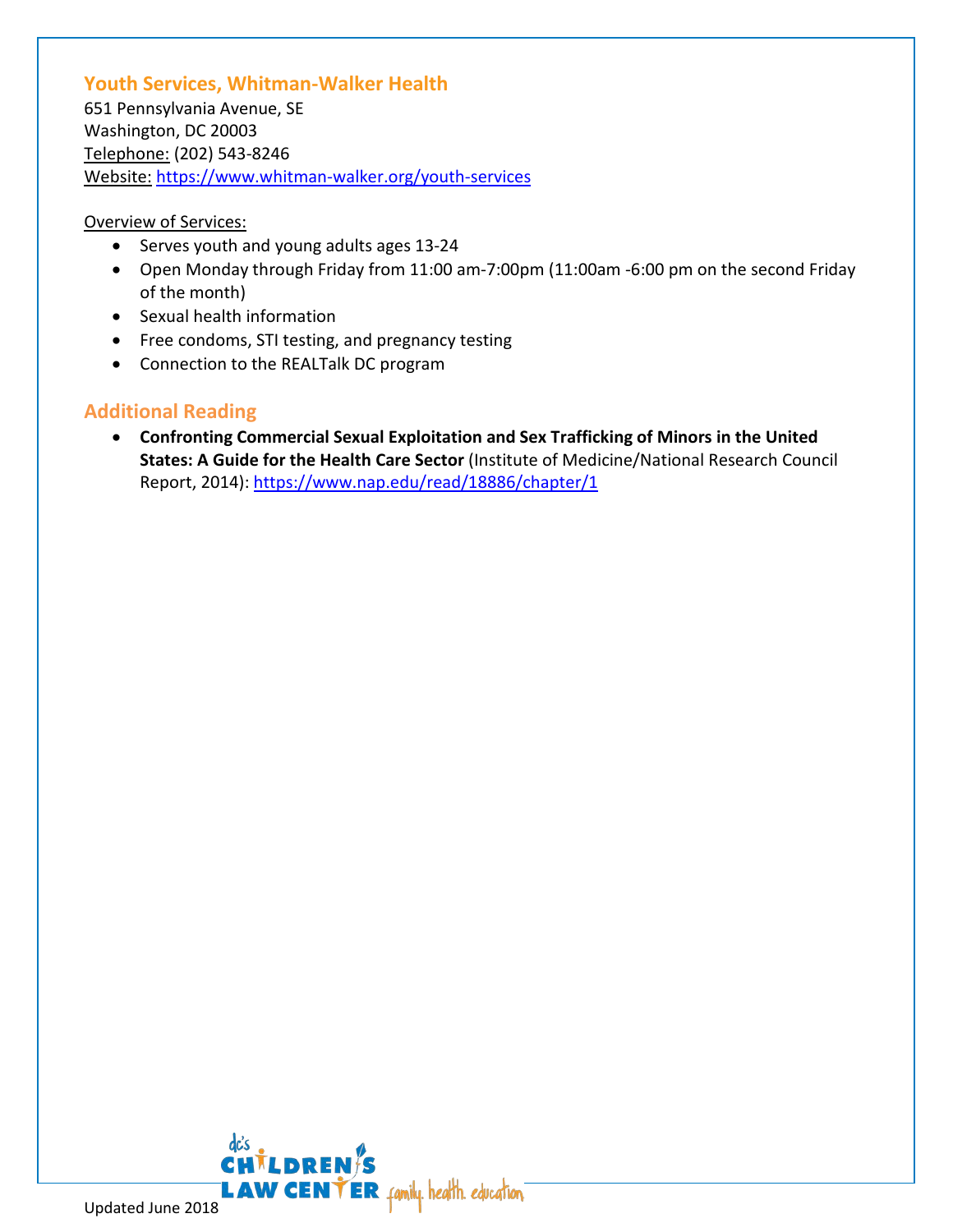## **Educational Advocacy in CSEC Cases**

#### **Common Educational Issues for Youth Who Have Been Commercially Sexually Exploited**

- Falling behind at school or with credits due to exploitation, hospitalization, and/or detention
- Changing schools or school programs due to treatment including changing between school programs in other jurisdictions where the requirements may be different
- Not being/feeling safe in school, or in the neighborhood of their school, due to risks of further exploitation, or where a child's history is known by peers or staff
- Not receiving counseling or other support services they need to access their education after they have been exploited
- Not receiving consistent services because of time spent out of school due to abscondences, hospitalization or detention

### **Can Children Who Have Experienced CSEC Receive School-Based Services?**

- **YES**
- Children who have experienced CSEC and been diagnosed with PTSD, Anxiety Disorder or another mental health impairment may be eligible to receive services under an IEP or 504 Plan
- Services can include:
	- o Counseling
	- o Extra help in classes and a plan for making up missed work
	- $\circ$  Accommodations around possible triggers (e.g., extra time to transition between classes if crowds in the hall or the school bell is a trigger),
	- o Placement in a specialized therapeutic school if the child cannot access their education in a large setting.
- Under the Individuals with Disabilities Education Improvement Act, youth are entitled to the services they need to address their disability, even if the disability is new (e.g., if a child returns from a long abscondence, and it is documented that they need all these services, the school must provide those services).

#### **Other than Advocating for Services, How Can I Help A Child Who Has Experienced CSEC at School?**

- Maintain a current copy of their transcript and schedule, and advocate for opportunities to make up schoolwork
- Where appropriate, notify school personnel about the child's needs and your concerns about CSEC, especially where the school may pose a safety risk (e.g., where you suspect the child is being trafficked near school, or where the school has suspended or sent the child home without notifying an adult)
- Consider requesting a meeting with the youth's school to:
	- o Provide the school with information about trafficking, where appropriate, and best practices for response,
	- o Develop a safety plan for the child, including:
		- **How school staff will respond if the child attempts to leave school during the school day,**

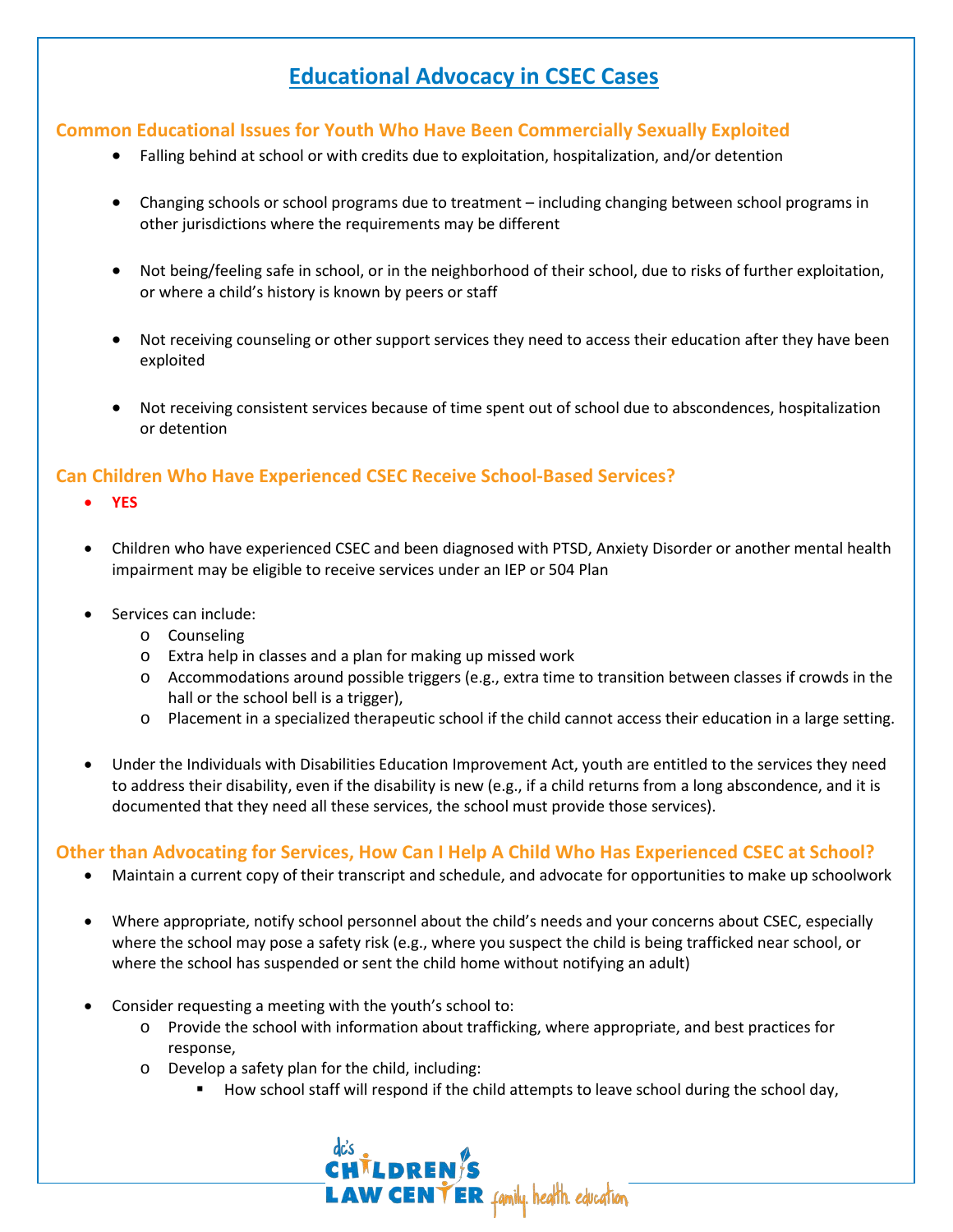- Whom the school will notify if the child does not show up for school, or leaves school during the day,
- Restrictions or specialized supervision of internet and phone usage in school,
- Where appropriate, offer school personnel resources about CSEC
	- o **Sex Trafficking of Minors: What Schools Need to Know to Recognize and Respond to the Trafficking of Students** (National Center for Homeless Education at SERVE, 2014)
		- <https://nche.ed.gov/downloads/briefs/trafficking.pdf>
	- o **Teen Sex Trafficking and Sexual Exploitations: A Training Tool for School Educators and Administrators** (Arizona State University School of Social Work)
		- [https://socialwork.asu.edu/sites/default/files/school%20educators%20and%20school%20admin](https://socialwork.asu.edu/sites/default/files/school%20educators%20and%20school%20admin%20brochure.pdf) [%20brochure.pdf](https://socialwork.asu.edu/sites/default/files/school%20educators%20and%20school%20admin%20brochure.pdf)
	- o **Commercial Sexual Exploitation of Children and the School Nurse** (Journal of School Nursing, 2012)
		- <http://jsn.sagepub.com/content/early/2012/05/24/1059840512448402>
	- o **Human Trafficking in America's Schools** (US Department of Education, Office of Safe and Healthy Students, 2015)
		- [https://safesupportivelearning.ed.gov/sites/default/files/HumanTraffickinginAmericasSchools.p](https://safesupportivelearning.ed.gov/sites/default/files/HumanTraffickinginAmericasSchools.pdf) [df](https://safesupportivelearning.ed.gov/sites/default/files/HumanTraffickinginAmericasSchools.pdf)
	- o **Human Trafficking 101 for School Administrators and Staff** (Blue Campaign)
		- [https://www.dhs.gov/sites/default/files/publications/blue-campaign/Blue%20Campaign%20-](https://www.dhs.gov/sites/default/files/publications/blue-campaign/Blue%20Campaign%20-%20Human%20Trafficking%20101%20for%20School%20Administrators%20and%20Staff.pdf) [%20Human%20Trafficking%20101%20for%20School%20Administrators%20and%20Staff.pdf](https://www.dhs.gov/sites/default/files/publications/blue-campaign/Blue%20Campaign%20-%20Human%20Trafficking%20101%20for%20School%20Administrators%20and%20Staff.pdf)
	- o **Human Trafficking of Children in the United States: A Fact Sheet for Schools** (US Department of Education, 2007)
		- <https://www2.ed.gov/about/offices/list/osdfs/factsheet.pdf>
	- o **Commercial Sexual Exploitation of Children School Protocol Guide** (US Department of Education, 2016)
		- [https://static1.squarespace.com/static/56199160e4b01fb24a214b74/t/57e2550a20099e1414d](https://static1.squarespace.com/static/56199160e4b01fb24a214b74/t/57e2550a20099e1414de5ea7/1474450701434/CSEC+School+Protocol+Guide+-+2016.pdf) [e5ea7/1474450701434/CSEC+School+Protocol+Guide+-+2016.pdf](https://static1.squarespace.com/static/56199160e4b01fb24a214b74/t/57e2550a20099e1414de5ea7/1474450701434/CSEC+School+Protocol+Guide+-+2016.pdf)

### **Dos and Don'ts for Educational Advocacy for CSEC Youth**

- **DON'T** assume anything, but particularly don't assume anyone else is monitoring a child's progress towards their diploma – especially if the child is highly mobile!
- **DON'T** assume a child is unable to complete school work because they are hospitalized.
- **DO** consider requesting evaluations that assess a child's educational needs if they have been exploited. Their needs may change dramatically and require more intensive services. It is critical to request evaluations if a child does not have an IEP, but is in a residential treatment facility – as you will need them to make sure the child receives services when they return home.
- **DO** use school meetings, where appropriate, as an opportunity to train school staff on the best ways to respond to and address a youth's needs.
- **DO** request and provide copies of the youth's transcript and course schedule any time the youth changes school programs.
- **DO** comprehensively assess school safety as part of your advocacy and case plan. Consider whether or not the school leaves the child vulnerable for further exploitation, contains traumatic reminders, and whether or not the child's peers have learned about their history. Even if the child does not need a move for school-based services, they may need to change schools for social reasons.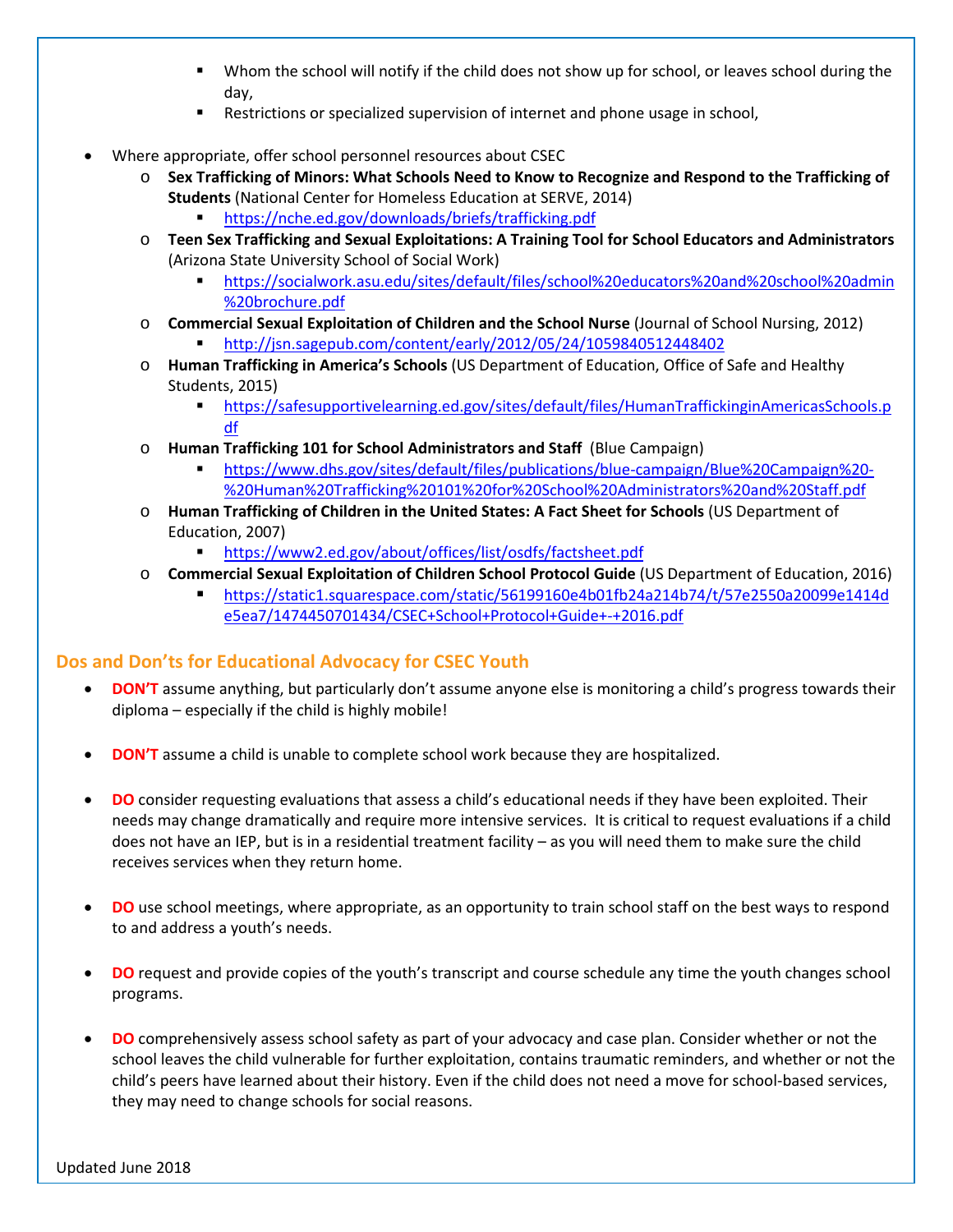## **Placement and Housing Resources**

### **Casa Ruby**

2822 Georgia Avenue, NW Washington, DC 20001 Telephone: (202) 355-5155 Website: <http://casaruby.org/>

Overview of Services:

- Limited capacity housing for LGBTQ survivors of sexual abuse and trafficking ages 18-24
- Offers emergency housing referrals

### **Covenant House**

2001 Mississippi Avenue, SE Washington, DC 20020 Telephone: (202) 610-9600 Website: [www.covenanthousedc.org](http://www.covenanthousedc.org/)

### Overview of Services:

- Serving youth experiencing homelessness ages 18-24
- Does not offer separate housing for survivors
- Transitional and supportive living apartments:
	- Rights of Passage I & II offers long term housing for youth ages 19-24, as well as postsecondary education, job training, GED prep courses, as well as other courses on financial literacy, food wellness, and organization.
	- **The Supportive Housing Program offer a 5-year housing program for youth with** disabilities.
- Emergency housing:
	- **The Safe Haven program provides emergency housing for youth ages 18-24.**
	- **The Strath Strath Strath and Strath in Strath Strath Strath Strath Strath Strath Strath Straths**. **The Straths** Straths. **In Straths** Straths of the streets.
	- Elizabeth House offers emergency housing for pregnant and parenting teens ages 12-18. The program offers parenting classes, with a mission to reunify the teen back with a safe and stable parent or relative.
- Job preparedness/job training:
	- **Workforce development training and job placement**
	- **Provides a wardrobe of work-appropriate clothing**

**LAW CENTER** family. health. education.

- Prevention services:
	- Case management
	- Makes referrals to other organizations for therapeutic services
- Child care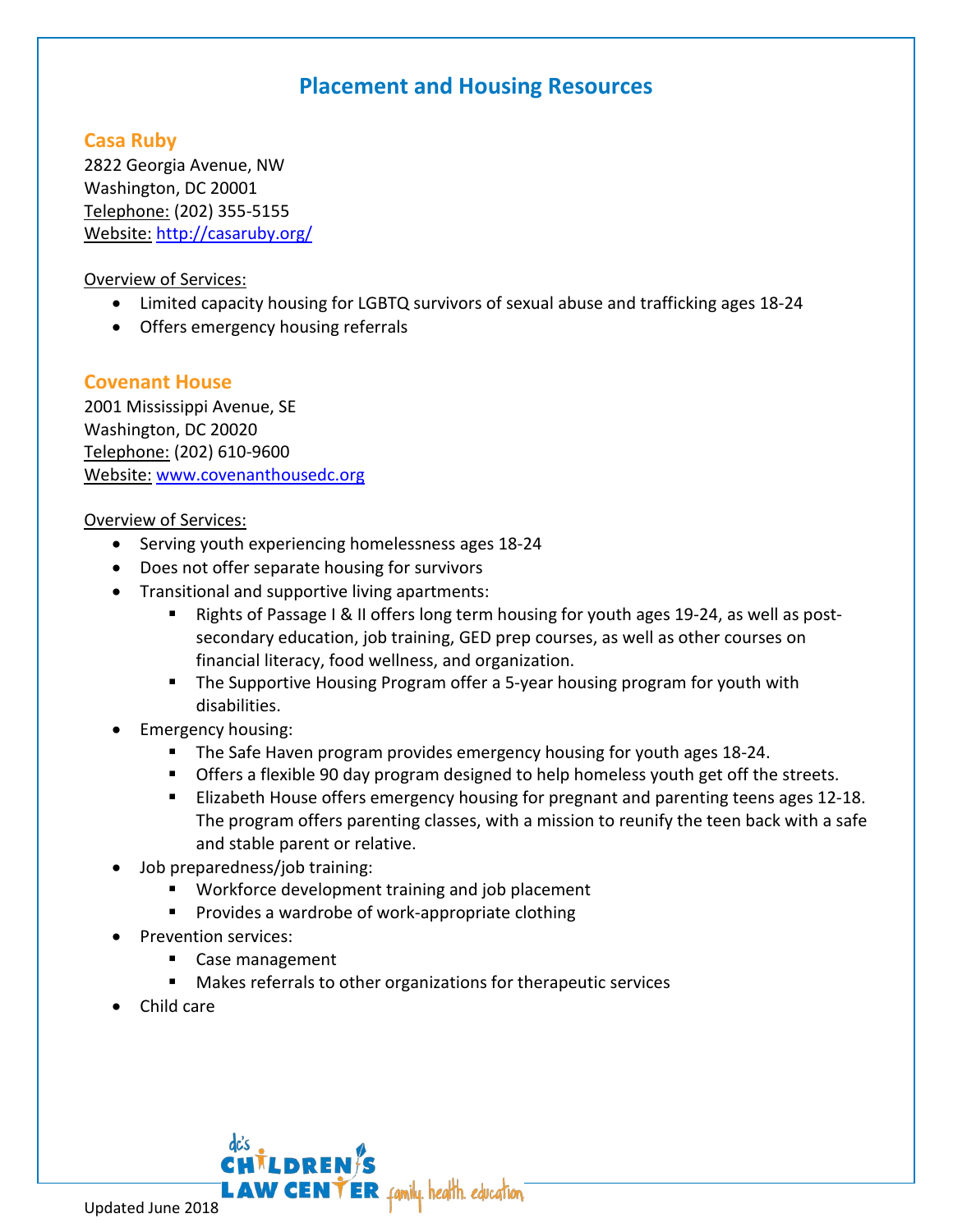### **Fair Girls**

2100 M Street, NW, Suite 170-254 Washington, DC 20037 Telephone: (202) 520-9777 Hotline: 1 (855) 900-3247 Website: [www.fairgirls.org](http://www.fairgirls.org/)

#### Overview of Services:

- 'Vida Home' provides safe housing for young survivors of sex and labor trafficking ages 18-26.
- Serves up to 9 young adult women at a time who may stay up to 90 days
- Provides 24 hour care including access to counseling and support groups, personal growth and leadership training, meals and basic necessities, access to safe transportation to and from work, school, and their drop-in center

### **Homestretch**

303 South Maple Avenue, Suite 400 Falls Church, VA 22046 Telephone: (703) 237-2035 Website: [www.homestretch-inc.org](http://www.homestretch-inc.org/)

#### Overview of Services:

- Provides safe, anonymous housing to families of domestic violence and human trafficking victims
- Must be referred by a VA social services center
- Provides wide array of case management services for adults, teens, and children revolving around education, life skills, employment, and other issues that address homelessness

### **House of Ruth**

5 Thomas Circle, NW Washington, DC 20005 Telephone: (202) 667-7001 ext.320 Website: [www.houseofruth.org](http://www.houseofruth.org/) Email: intake@houseofruth.org

### Overview of Services:

- No emergency housing available
- Clients must be over age 18
- 10 housing programs throughout DC
- Housing for single women and families:

CHILDREI

**Single Women:** 

dc's

- **First enter through Madison Program for assessment and counseling**
- **Transition into housing services until they're ready to leave**
- **Families:** 
	- **First enter through Domestic Violence Support Counseling Center**
	- Transition into housing services when able

**LAW CENTER** family health education.

Updated June 2018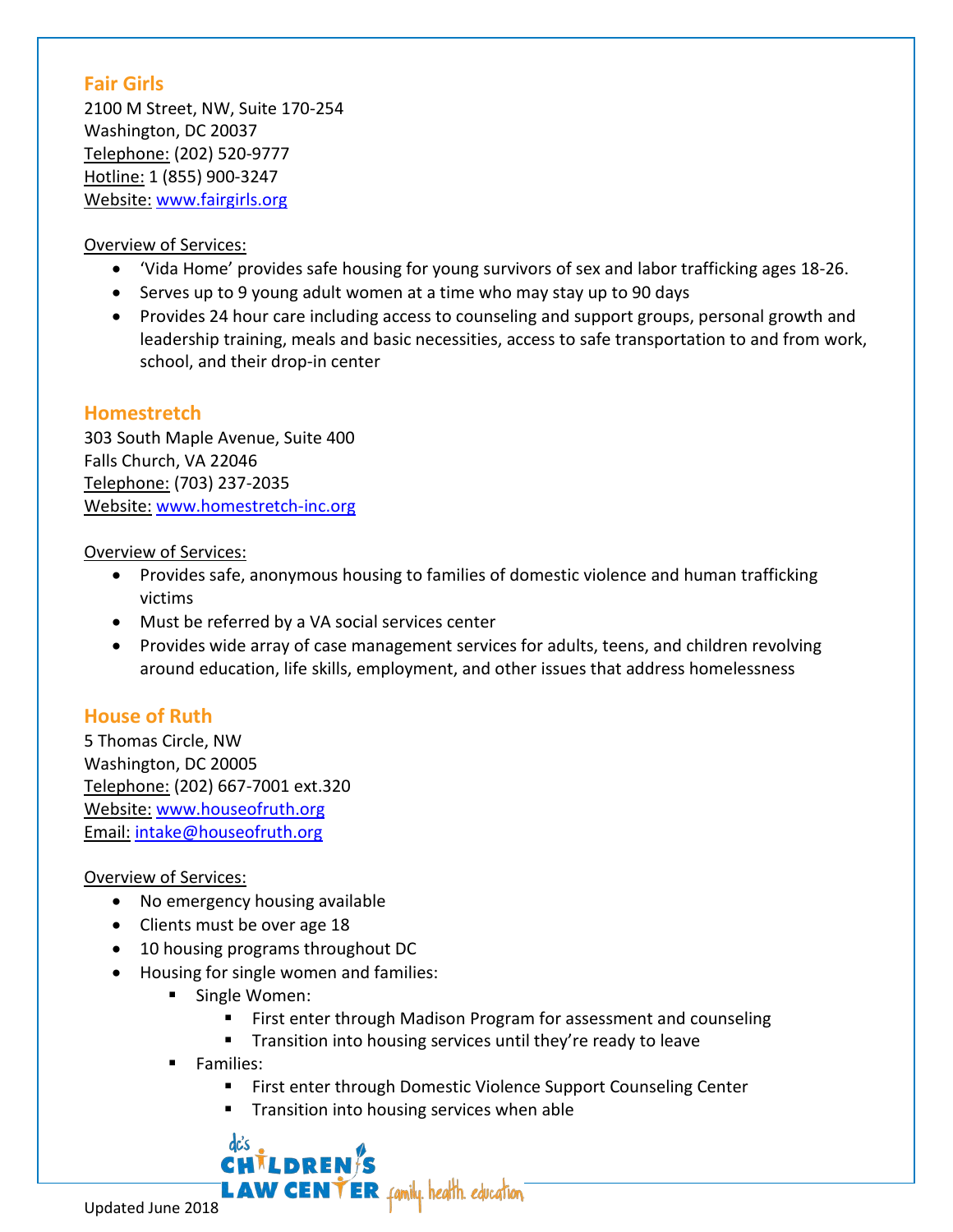#### **Loving Arms**

3313 Oakfield Avenue Gwynn Park, MD 21207 Telephone: (443) 415-1174 Website: [http://lovingarmsinc.com](http://lovingarmsinc.com/)

#### Overview of Services:

- Street-based education and outreach
- Access to emergency shelter
- Survival aid
- Individual assessments
- Treatment and counseling
- Prevention and education activities
- Information and referrals
- Crisis intervention
- Follow-up support
- Connection to community services
- Basic needs supplies

### **Sasha Bruce Youthwork**

741 8<sup>th</sup> Street, SE Washington, DC 20003 Hotline: (202) 547-7777 Telephone: (202) 675-9340 Website: <http://sashabruce.org/>

- 2 shelters (one for youth ages 11-17)
- 2 independent living programs (one for parenting teen mothers)
- Transitional Living Program
- Transitional Housing Program
- Permanent Housing Program
- 2 Drop –In Centers
- Housing options for males and females ages 11-24
- Case management
- Counselor accompanied transportation to shelter
- Youth development programs
- Mentoring and tutoring
- Health education, prevention, and treatment

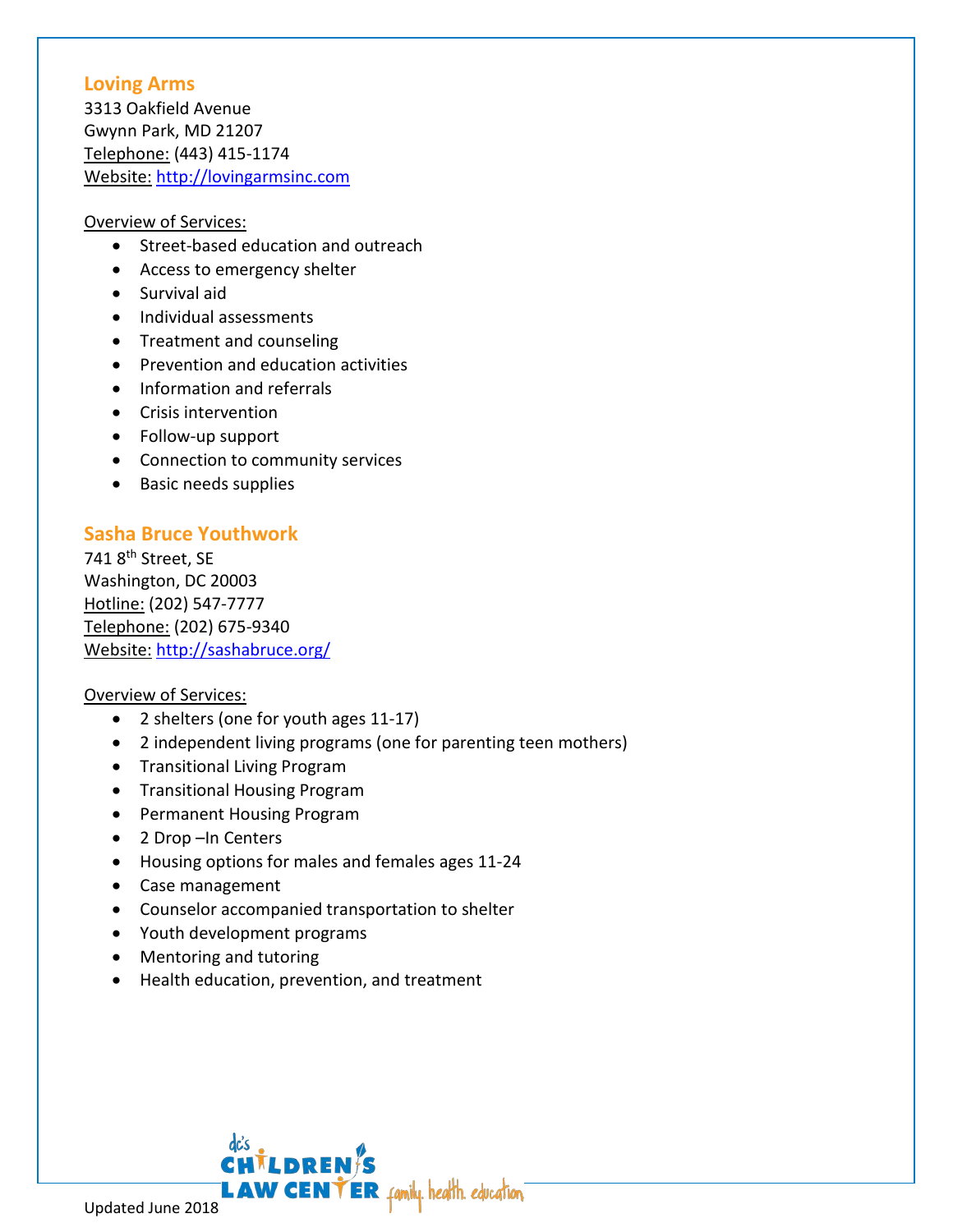### **The Wanda Alston House**

Email: [info@wandaalstonhouse.org](mailto:info@wandaalstonhouse.org) Website**:** <http://www.wandaalstonhouse.org/>

#### Overview of Services:

• Pre independent living and support services to homeless or at risk, gay, lesbian, bisexual, transgender, and questioning youth ages 16-24

### **Youth for Tomorrow's Girls on a Journey**

11835 Hazel Circle Drive Bristow, VA 20136 Telephone: (703) 368-7995 Hotline: 1 (877) 983-5437 Website: [www.youthfortomorrow.org/Girls-On-A-Journey-Program](http://www.youthfortomorrow.org/Girls-On-A-Journey-Program)

- Residential trauma specific treatment
- Women ages 12-20
- Independent Living and self-reliance training
- Therapeutic behavior management program
- Psycho-educational groups: anger management, social skills, stress management, communication skills
- Medical treatment
- Substance abuse education and counseling
- Tailored individual and family counseling
- Weekly priorities and goals review through Individual Service Plans
- Community-based support for workplace development skills

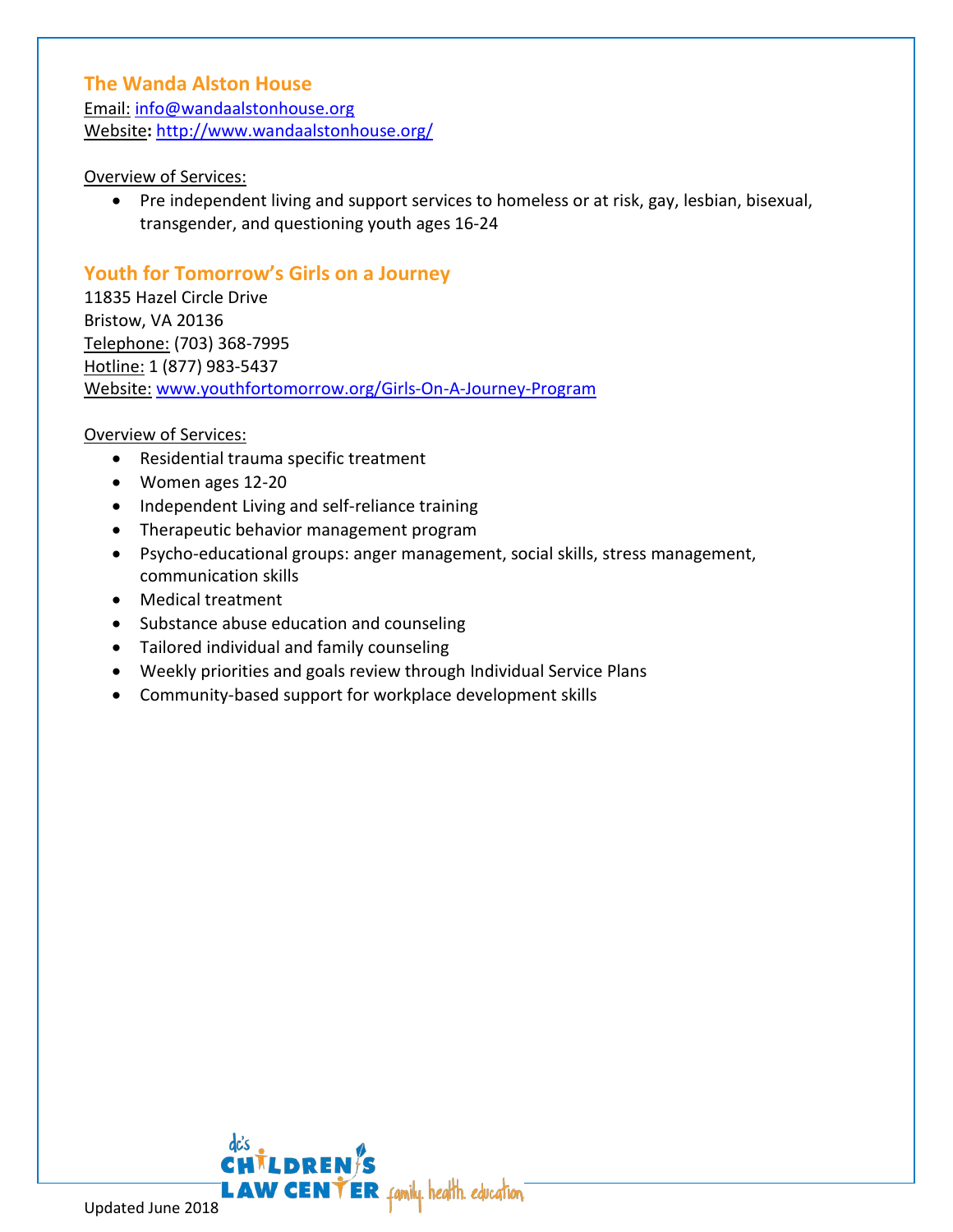## **Legal Services**

### **Amara Legal Center**

P.O. Box 15255 Washington, DC 20003 Phone: (240) 257-6492 Website: <http://www.amaralegal.org/>

#### Overview of Services:

- Free legal services to domestic survivors of the commercial sex industry, including assistance with custody cases, obtaining public benefits, expunging criminal records, advocacy in criminal cases, name changes, discrimination claims, and obtaining civil protection orders
- Will represent adolescents
- To coordinate at Eastern Market location, call (240) 257-6492
- The intake line is open Monday through Friday from 9:00am to 5:00pm. Leave a voicemail at (240) 257-6492 and you will receive a call back
- Intakes are conducted at HIPS (906 H Street, NE) from 1:30pm to 5:30pm on the 2nd and 4th Tuesdays of the month
- Intakes are also conducted at Wanda Alston for Wanda Alston participants.

### **Asian Pacific American Legal Resource Center**

1627 K Street, NW, Suite 610 Washington, DC 20006 Phone: (202) 393-3572

- Main ext.: 22
- Chinese: Ext. 18
- Hindi/Urdu: Ext. 19
- Vietnamese: Ext 20
- Korean: Ext. 21

Fax: (202) 315-0375 Email: [helpline@apalrc.org](mailto:helpline@apalrc.org) Website: <http://www.apalrc.org/>

- By establishing the Multilingual Legal Helpline and the Legal Interpreter Project, the APALRC utilizes the bilingual resources in the Asian American community in Metro-D.C. area to provide a linguistic and cultural bridge between the client community and legal services. APALRC has staff attorneys who work on a variety of matters as well as a legal helpline to connect callers to services
- Eligibility:
	- Follows federal regulations, clients need to be at 150% below the poverty line, although this number could vary depending on the services required
	- **Works with clients in DC, MD, and VA**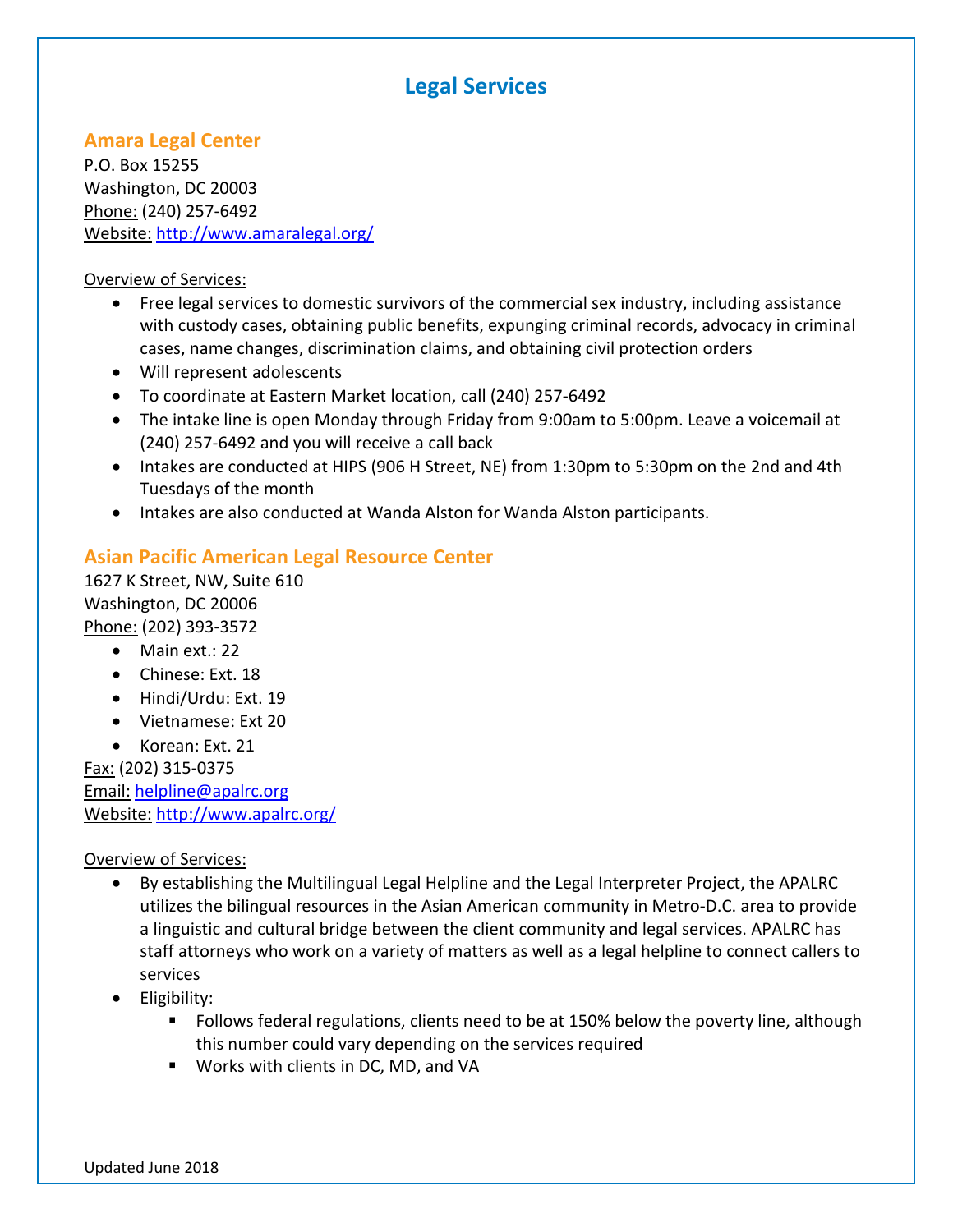### **Ayuda**

DC Office: 6925 B Willow Street, NW Washington, DC 20012 Phone: (202) 387-4848 (legal) 1-888-737-7888 (Human Trafficking Resource Center) VA Office: 2701 Prosperity Ave, Suite 300 Fairfax, VA 22031 Phone: (703) 444-7009 Website: [http://ayuda.com](http://ayuda.com/)

- Legal Services, including:
	- **Immigration consultation**
	- Civil Protection Orders
	- **EX Custody, Divorce and related matters**
	- Civil Contempt
	- Child Support
- Legal Eligibility:
	- **Foreign born**
	- Low income (300% of the poverty guideline)
	- Victim/Survivor of domestic violence, sexual assault and/or stalking
	- D.C. resident or abuse occurred in D.C.
	- Maryland matters are eligible for an intake, consultation, and referrals only
- Comprehensive case management services, including:
	- Assistance with emergency and transitional housing
	- **•** Obtaining food and clothing
	- **Providing referrals for medical and mental health care**
	- Assistance with enrolling in English language, GED, and computer courses, as well as job training programs
	- Offers a separate children's program for child immigrants
- Case Management Eligibility:
	- **IF** Identifies as a survivor of human trafficking
	- **Foreign born**
	- **Low income**
	- Resident of DC, MD, VA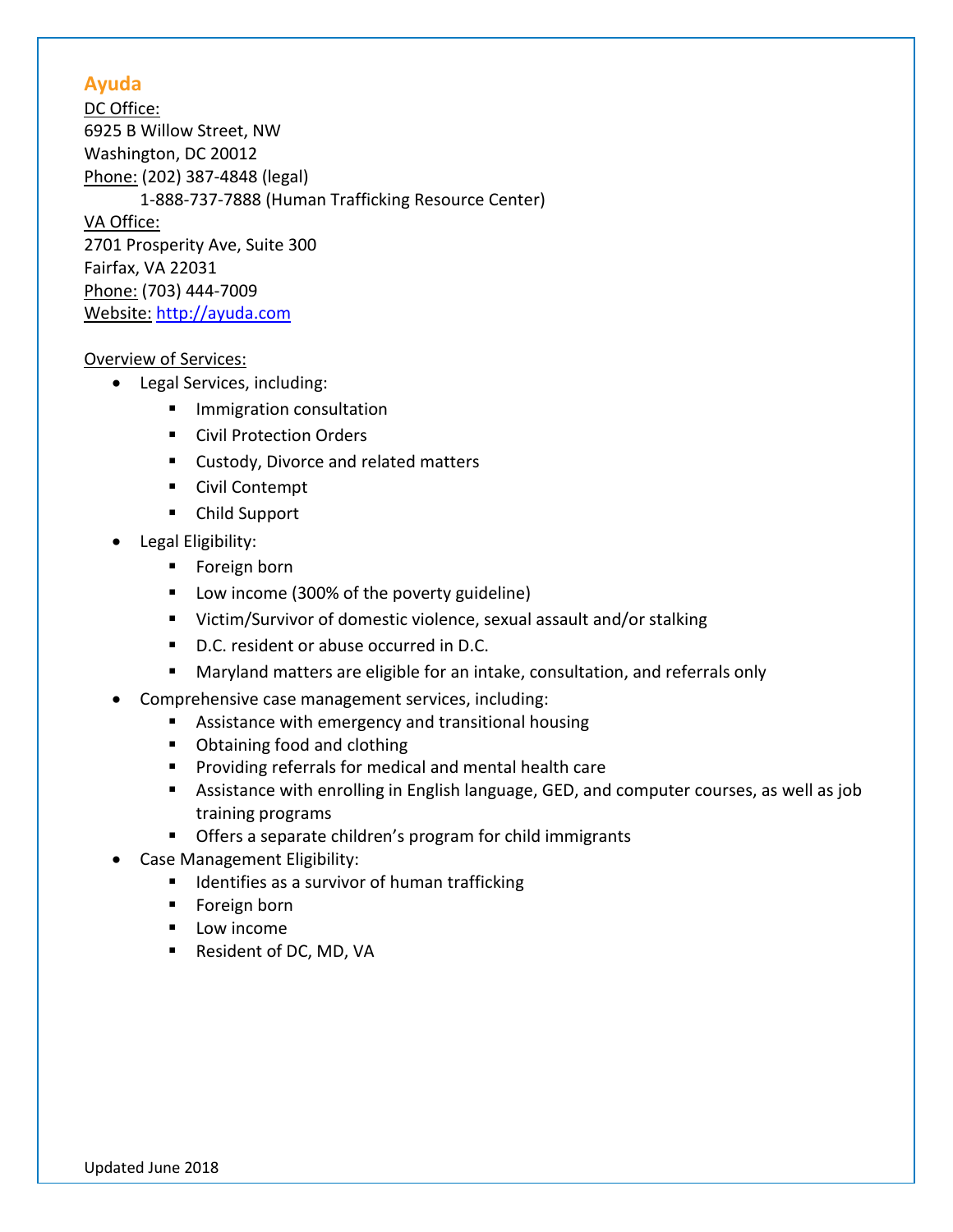### **Boat People SOS**

6066 Leesburg Pike, Suite 100 Falls Church, VA 22041 Phone: (703) 538-2190 Website: <https://www.bpsos.org/>

#### Overview of Services:

- BPSOS responds to the needs of individuals, families, and communities both in America and abroad
- Provide services regarding human trafficking, domestic violence and youth services
- Eligibility: will take all immigrants or those seeking to emigrate

### **Domestic Violence Center of Howard County (renamed to HopeWorks)**

9770 Patuxent Woods Drive, Suite 300 Columbia, MD 21046 Helpline: 410-997-2272 or 1-800-752-0191 Website:<http://www.wearehopeworks.org/>

Overview of Services:

- Provides services to women, men, and children impacted by sexual assault and domestic violence
- 24-hour helpline
- Residential services
- Counseling
- Advocacy
- Legal assistance
- Eligibility:
	- Fees are based on income (no one is ever turned away because of an inability to pay)
	- Survivors of intimate partner violence, sexual assault, and human trafficking only
	- Howard County clients only (may take an outside case under special circumstances)

### **Legal Services of Northern Virginia**

4080 Chain Bridge Road, First Floor Fairfax, Virginia 22030 Phone: (703) 778-6800; Toll-free (866) 534-5243 (open Monday – Thursday 9:30 am to12:30 PM and 1:30pm to 3:30 pm) Email: [help@lsnv.org](mailto:help@lsnv.org) Website:<http://www.lsnv.org/>

- Provides services regarding consumer law, elder law, family law, housing law, public benefits, and child advocacy/education law
- Staff and volunteers provide legal advice, brief services, and representation in administrative hearings and in court
- Monthly bankruptcy/debtors' rights clinic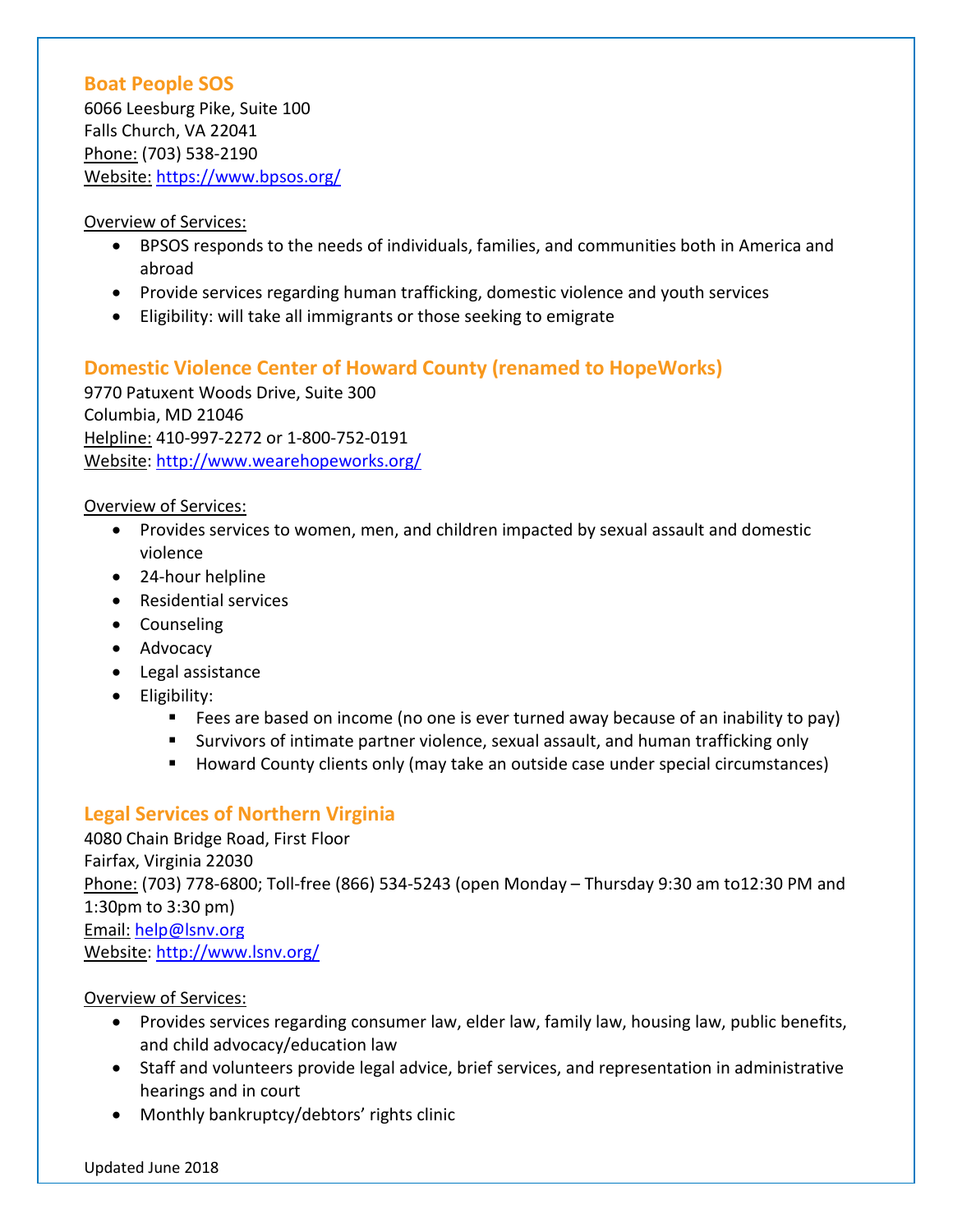- Eligibility:
	- Must reside in Arlington County, Alexandria, Falls Church, Leesburg, Manassas, Manassas Park, Fairfax County, Loudoun County, Prince William County, Herndon, or Vienna
	- **Must be screened by an attorney on staff**
	- **Must be at or below 200% of federal poverty guidelines**

### **Network for Victim Recovery of D.C.**

6856 Eastern Avenue, NW Washington, DC 20012 Telephone: 1 (800) 641.4028 (number for DC Forensic Nurse Exams) (202) 742.1727 Email contact: [info@nvrdc.org](mailto:info@nvrdc.org) Website: <http://www.nvrdc.org/>

Overview of Services:

- Civil legal services for educational/administrative hearings regarding victimization on colleges and universities
- Walk-in legal clinics open on the second Wednesday of the month from 12-2pm
- Advocacy in criminal trials and help with legal rights under the Crime Victims' Rights Act

### **Tahirih Justice Center**

National and DC Office: 6402 Arlington Blvd, Suite 300 Falls Church, VA 22042 Telephone: (571) 282-6161 (Intake hours: Monday-Friday 9:30am to 5:00pm) Email: [greaterdc@tahirih.org](mailto:greaterdc@tahirih.org)

Baltimore Office: 201 North Charles Street, Suite 290 Baltimore, MD 21201 Phone: (410) 999-1900 (Intake hours: Tuesdays from 10am-2pm) Email: [baltimore@tahirih.org](mailto:baltimore@tahirih.org) Website: [www.tahirih.org](http://www.tahirih.org/)

- Legal advocacy on a pro bono basis for immigrant trafficking victims
- Serves women and girls
- Helps with obtaining U and T visas, as well as Special Immigrant Juvenile Status for trafficking victims
- Strengths-based perspective for treatment model for service provision
- Clients must be immigrants from another country
- Social service referrals and case management services